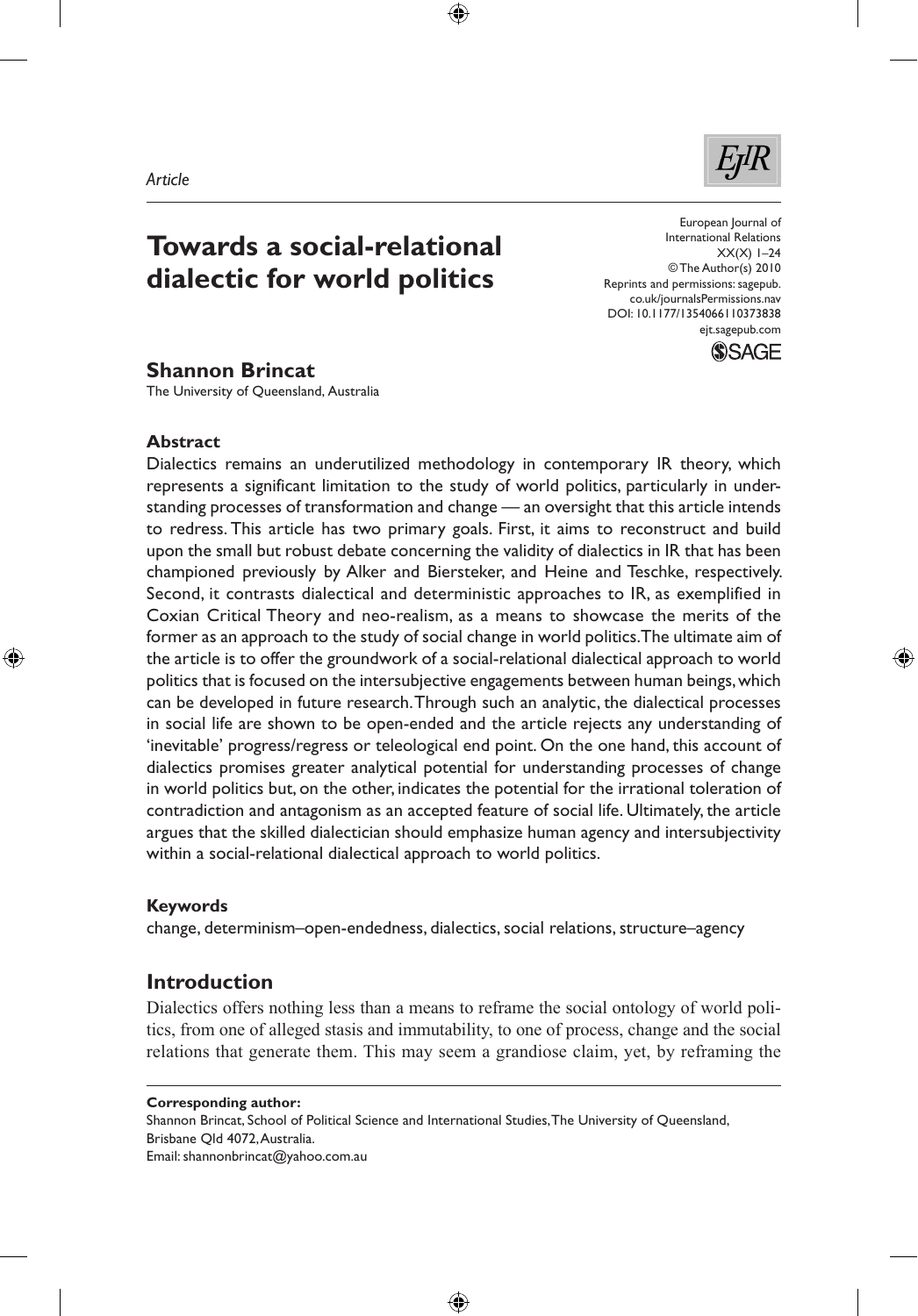social ontology of IR, I do not mean to replace Hobbesian nominalism or neo-realism's systemic reproduction thesis with another closed ontos, but to advocate an entirely different approach that focuses on change in world politics through the generative mechanisms within social relations. It is not an ontology of states or political subjects, but of social relations themselves, the engagements between persons, as simple or as complex as they may be, in which states and political subjects are seen as parts of the social whole. This should not be mistaken as an unnecessarily complex expression of 'interactionism' as causality in social life, an assertion that risks confusing dialectics with a garbled metaphor of dynamic interdependence (Mefford, quoted in Alker, 1982: 31). Rather, a socialrelational dialectic helps reveal the immanent tendencies within global or transnational political community<sup>1</sup> that have remained under-theorized in dominant approaches to world politics, preoccupied as they are with *state* relations rather than *human* relations. So while we may well disagree with the metaphysical suppositions of Hegel's objectiveidealist dialectic and view with suspicion the teleological assumptions of some crude forms of dialectical materialism ('Diamat'), $^2$  nevertheless dialectics can, if properly interpreted, offer fruitful areas for research in world politics. This article aims to provide only a basic groundwork of such a dialectical approach to the study of world politics, a full account of which would otherwise necessitate voluminous treatment. Some may call this a dialectical methodology, which I am not opposed to, so long as by the term 'methodology' one does *not* mean a rigid set of principles or ready-made formulas that are to be forcefully applied to any question — dialectics is nothing if not a 'live' method that enables us to look critically at human reality and the potential futures therein (Marković, 1965: 80).

⊕

So where does contemporary IR theory stand as regards the dialectic (Marx, 1967: 315)? There has been a widespread suspicion held against dialectics, ideological baggage derived from Cold War misconceptions, which has resulted in its neglect by traditional approaches to IR. Such mystifications, however, should no longer unnecessarily obfuscate what could potentially offer great insight into world politics, as dialectics is an approach that seems especially well suited to the fundamentally interactive character of IR's subject matter.<sup>3</sup> My aim is to reinvigorate dialectics in the so-called intersubjective turn in IR theory — a period that, ostensibly, should make the discipline more receptive to a method that focuses on social relations — by outlining a dialectical method that builds on the work of Heine and Teschke (1996, 1997; Teschke and Heine, 2002) and Alker and Biersteker (1984). It does not purport to provide a concrete application or case study of the method, something that may be taken up in later research. Yet it does view the rehabilitation of dialectics as an important task that may yield impressive results in the study of IR, particularly regarding our ability to understand the processes of social change within world politics. As world politics involves a complex array of networks, social systems and a myriad of social phenomena (at local, regional and interstate levels), a social-relational dialectical approach deserves serious consideration as a potential framework to help understand change within these dynamic multi-level social conditions. What renders social-relational dialectics such a capable method for understanding processes is how it focuses on particular phenomena *within* the totality of social relations rather than their isolation or abstraction (Jay, 1996: 54, 79), it provides the contextual analysis of these social relations, rendering the interconnectedness between such phenomena and the immanent tendencies for social transformation that this engenders

⊕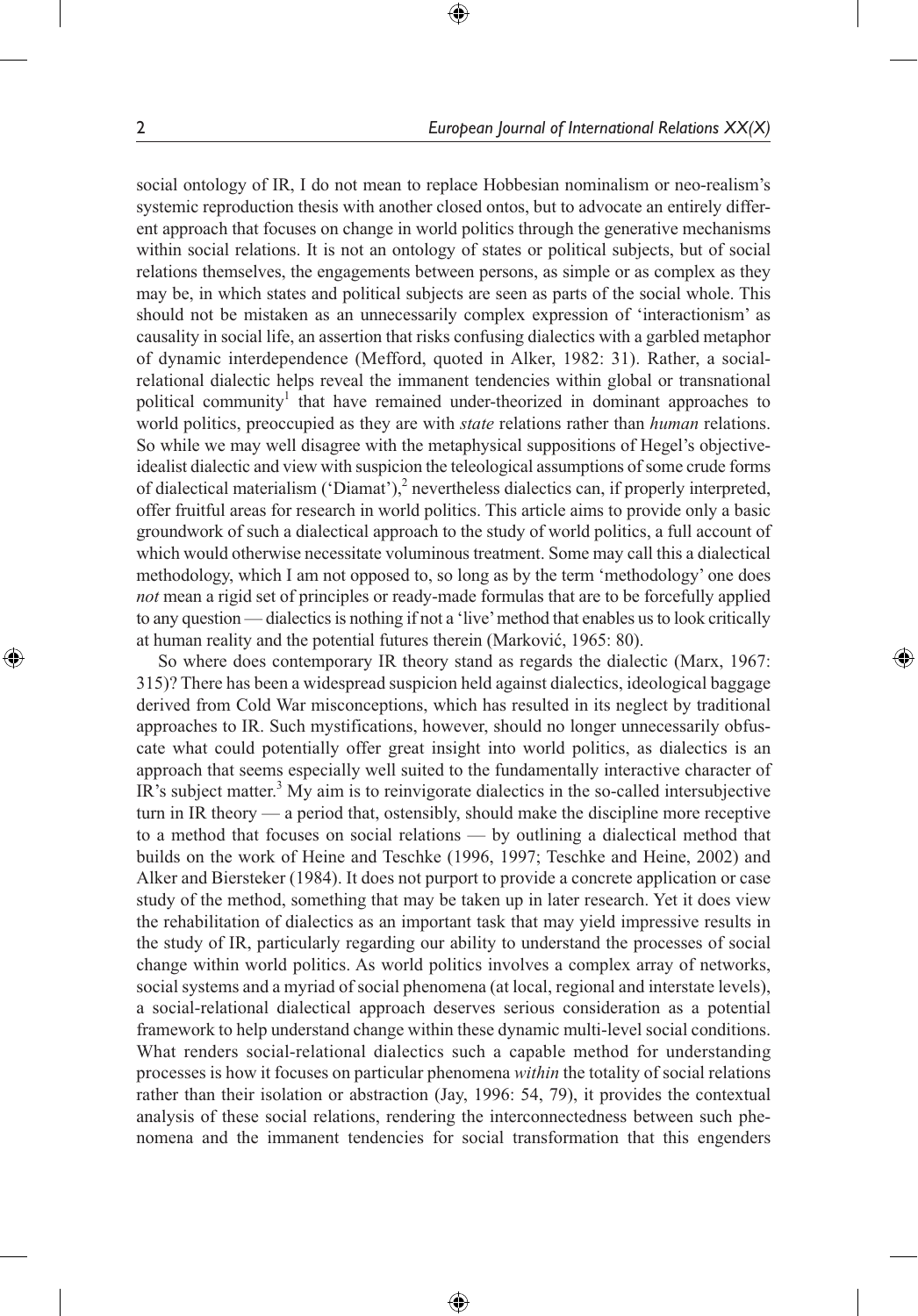(Sciabarra, 2002: 393). In this way, dialectics contributes to understanding what Suganami has called the 'causal narrative' in world politics and history (Suganami, 2008: 328). It views social change as reliant on human agency (situated within the totality of surrounding conditions and circumstances), rather than self-perpetuating systemic forces, and understands change as ontologically open-ended or 'possibilistic', rather than determined or teleological (Brincat, 2009a).

⊕

This article outlines the essential features of a social-relational dialectic by emphasizing the intersubjective basis of the processes of change in world politics embedded in the manifold network of global social relations. Its central claim is that a dialectical methodology of world politics is, and must be, thoroughly intersubjectivist as it is through human interaction that contradiction and social antagonism are generated, wherein lies the dialectical catalyst of social transformation. The dialectics of world politics, in this view, is *inherently* social — it is the encounter of intersubjectivities, the engagement with the 'other'. The first task of this article, therefore, is to reconstruct the major debates concerning dialectics in the discipline of IR theory and the second to illustrate the benefits of dialectical analysis over traditional approaches to world politics. Unfortunately, however, the substantive task of exploring an example of such a social-relational dialectic in the form of recognition processes in world politics must await future research.

## **A reconstruction of dialectics in IR theory**

The dialectical tradition is characterized by its ontological focus on change through contradiction, an approach that views 'unifying social contradictions and necessarily opposed developments as the essential bases of human existence' (Alker, 1981: 70). Stated simply, dialectics holds that change results from the internal dynamism of society, from the interactions between human beings that leads, inevitably, to inter-societal tension and the potential sublation<sup>4</sup> of these contradictions to different  $-$  though not necessarily 'higher' — forms. Dialectics has moved through five conceptual stages in its philosophical development (Thalheimer, 1927: Ch.  $10)^5$  with common emphasis today being placed on the concept as a method (epistemological dialectics), a set of laws or principles governing a sector or whole of reality (ontological dialectics), and as the movement of history (relational dialectics) (Bottomore et al., 1985: 122). These represent different but complementary aspects of dialectics and should not be seen as being mutually exclusive. In this article, dialectics is understood in an expansive sense as referring to ways in which we can understand the world (epistemology), as an assumption of the interconnected, contradictory and dynamic nature of the world (ontology), and as a way to explore social change in the world (methodology). It is through this three-tiered approach that dialectics offers a robust method for the study of change within world politics because its epistemology and ontology are fundamentally related; what we can understand about the world stems from the interconnections, contradictions and dynamism within it. The promise of dialectics is that it offers an insight into the question of the social processes of change but without — as we shall see — falling into determinism, teleology or theoretical monism.

Yet there are considerable dangers if one adopts uncritically the central tenets of dialectics; it may lead to alleged deterministic or predictive accounts of change as has been

⊕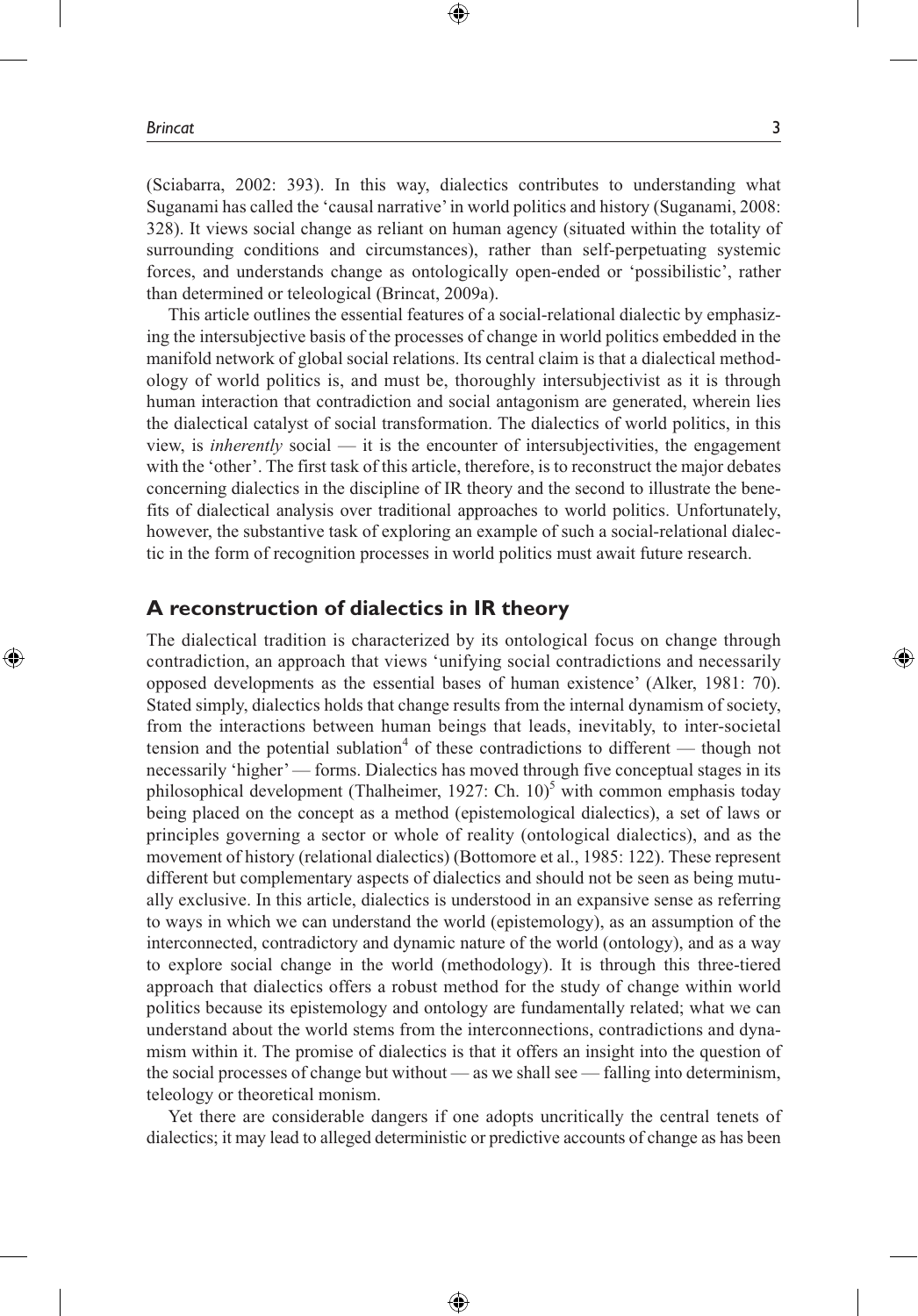so pronounced in Soviet 'Diamat' literature, or it may assume a mechanistic dialectical 'triad' (thesis, antithesis and synthesis) that supposes the third stage ('synthesis') automatically results in *overcoming* contradiction, rather than its *sublation*. Dialectics is not a theory that, as both Popper and Mayo have so erroneously suggested, posits that 'something' develops mechanistically (Mayo, 1960: 31; Popper, 2002: 419–451). Even Hegel condemned the dialectical triad as a 'lifeless schema', inappropriate for the study of social relations, which are, at all times, complex and multifaceted (Hegel, n.d.: Preface; Mueller, 1958: 411–414). Rather than an inevitable, progressive movement to the Absolute, in Hegel we see a history permeated with 'unintended results, and the irony of sudden reversals', and, as such, the 'fateful myth' that dialectics is reducible to a rigorous method that permits 'predictions' simply deserves no quarter (Kaufmann, 1966: 161). The successful sublation of contradictions in social life is only a *possibility*, something *potential*; human beings can act to change the contradiction or opt for the status quo and continue to exist, however unstably, within a state of contradiction. What dialectics suggests is that there will be movements to overcome such contradictions, *not* that these will amount to 'a final inversion, happily emerging with affirmation in its hand' (Adorno, 1973: 161). The temptation to deploy dialectics as a predictive device reifies its concept and endows it with content that it cannot possess. Such approaches usually retreat to the static dialectical triad in order to 'pinpoint' the phenomena from which it is alleged that it is possible to predict any number of things. Aetiologically this is an impossibility however, for one cannot know a priori which social factor/s will have causal effect, nor can one 'prove' that certain processes are historically necessary (see Freud, 1933: 266–267).

⊕

Despite the potential benefits that could flow from the dynamic ontology of dialectics, mainstream IR theory has seldom discussed the dialectical method and, on the rare occasions that it has, its attention has usually focused on problematic *structuralist* forms of dialectics (Althusser, 1969; Poulantzas, 1973). For many in the Anglo-American IR tradition, the distorted account of dialectics provided by Popper, who considered dialectics to be the philosophy of the enemies of the 'open society', has continued to hold sway. This has led to the dialectical method being popularly discredited, despite the fact that Popper's account was based on ideological grounds rather than the substance of dialectics itself, and despite the fact that Popper himself wielded a unique dialectical method in his own defence of what he called 'anti-dogmatic' science (see 1980, Vol. 2: 12ff; 2002: 419–451). While there was the fanciful application of an idiosyncratic Hegelian dialectic in Fukuyama's 'end of history' thesis (1989: 3–18), there has been little substantive engagement with the concept of dialectics outside of the debates in Millennium in the early 1990s.<sup>6</sup> With the rapid (and largely unpredicted) demise of the Soviet Union, most IR theorists have recognized that the discipline has clearly failed to grasp the dimension of large-scale social change — despite Fukuyama's insistence that we no longer need to. The study of processes of change has been at the forefront of recent IR scholarship (see Buzan and Little, 2000; Hobden and Hobson, 2002; Kurki, 2008; Linklater, 2008: 160ff) and it is contended here that dialectics, if integrated methodologically, could help the discipline to understand the root causes and possibilities of social change in world politics.

⊕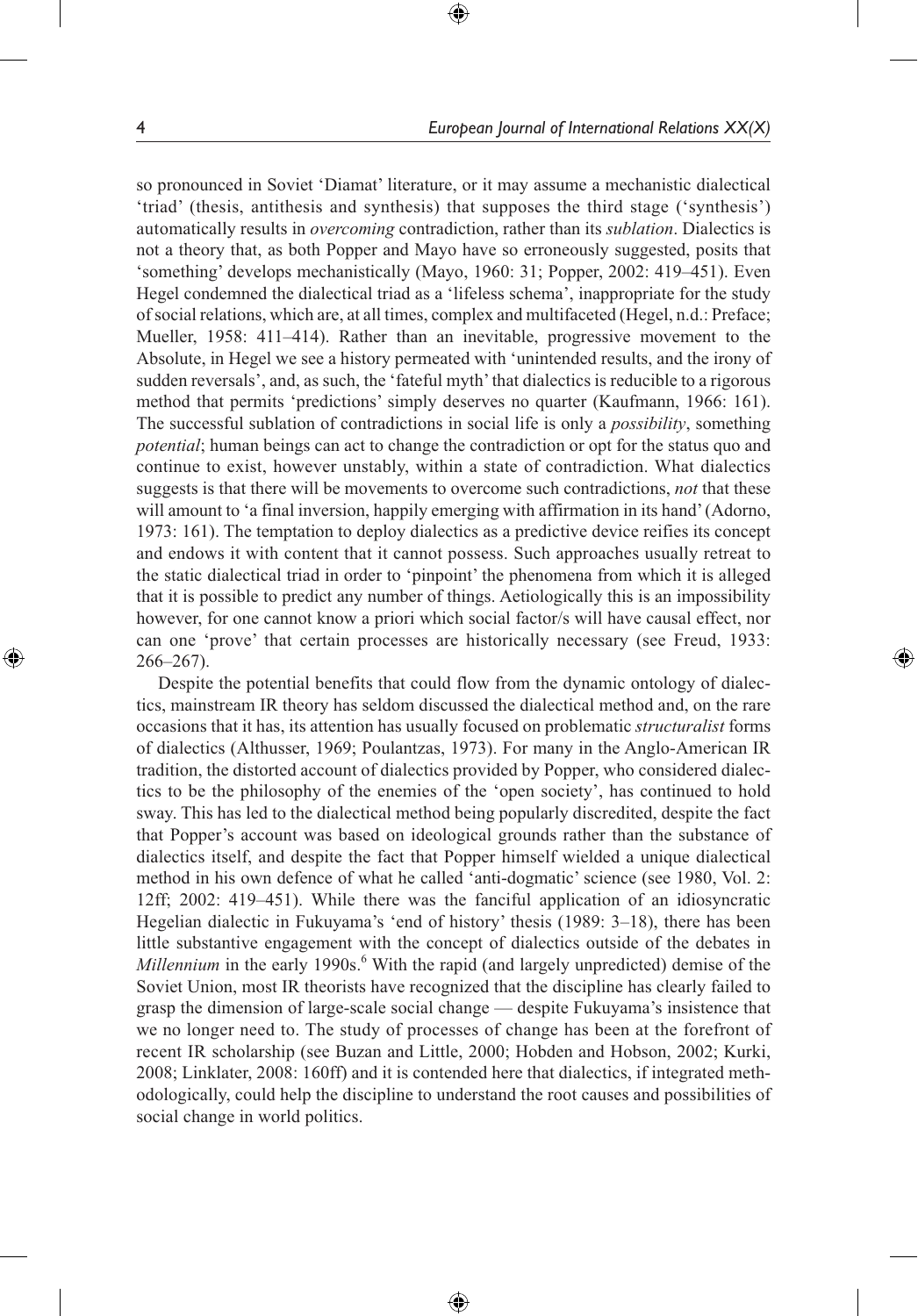⊕

⊕

This is not to suggest that dialectics has been totally absent in IR theory. It has been shown that just under 10 percent of IR scholars have employed a dialectical approach, at least up until the 1980s (Alker and Biersteker, 1984: 255). Moreover, some critical IR scholars, including Richard Ashley (1984: 225, 286), Andrew Linklater (1990, 1992, 2008) and Robert Cox (1983, 1987, 2002), have used, and continue to use, dialectics in their methodological approaches. In a work that prefigured the argument here, Ashley argued against the Althusserian Marxism that watered down dialectics, objectified human agency and produced a 'mechanistic theory'. To replace it, Ashley contended for a 'dialectical competence model' (Ashley, 1984: 256, 294) which looked to the 'possibility conditions' of existing structures/regimes and to crisis that may make transformation possible (Ashley, 1984: 296). In a different vein, Alker and Biersteker discussed the epistemological themes of dialectics and were concerned with problematizing the discipline of IR, how it is taught and its dominant approaches, and in illustrating the dearth of dialectical accounts in IR literature (1984: 243). They did not aim to articulate the principles or provide the groundwork for a dialectical method of IR, as is the purpose here, but argued for a 'genuine cross-paradigmatic fertilization' that integrated dialectical analysis. Alker's later work on emancipatory humanism (Alker, 1993: 347–371) and the study of possible futures (Alker et al., 2001) continued to pursue dialectical themes (see Patomäki, 2002, 2008).<sup>7</sup> Like Ashley, Alker sought to replace positivism's preoccupation with prediction with critical reflectivism combined with an 'orientation towards possible futures' in order 'to historically enrich our sense of trajectory-changing possibilities'. Here, as in the present article, dialectics was said to offer key insights into the study of social processes with a method that acknowledged the ambiguous nature of its undertaking, but which nevertheless remained forward-looking and open-ended (Alker, 1988: 818; Patomäki, 2008: 79).

⊕

Over a decade later, Heine and Teschke took up Alker and Biersteker's call and attempted to formulate a 'dialectic of concrete totality'  $(1996: 404)$ .<sup>8</sup> Like Alker and Biersteker, they argued for inter-paradigm communication in IR and for a 'second-order', reflexive discourse involving both empirical and immanent modes of critique which was promised by the dialectical method (1996: 404–405). For them, dialectics was the most appropriate mode of understanding social development and differentiation in the dynamic context of global processes (1996: 411; see also Krombach, 1992: 250). They justified this claim on three 'irrefragable premises' of dialectics: its comprehension of reality as contradiction, its concern with praxis as multiple sites of human action, and its notion of reason as the unfolding of human praxis with no fixed terminus (1996: 411–413). For Heine and Teschke, while subjects are constrained by their objectified externalizations (structures), the ontology of dialectics (its assumption of flux, of humankind as '*becoming*') reveals that humanity's forms of engagement are 'infinite', thus leading to open-ended patterns of social change (1996: 416). The importance of their approach lay in the acknowledgement of the fundamental importance of human relations in the dialectical process of change and it is this notion of humankind's 'becoming' through *forms of engagement* that is taken up in this article and its emphasis on *social relations*.

Heine and Teschke's thesis prefigured what is being argued here regarding the need to radically extend accounts of intersubjectivity in world politics (1996: 421) so that the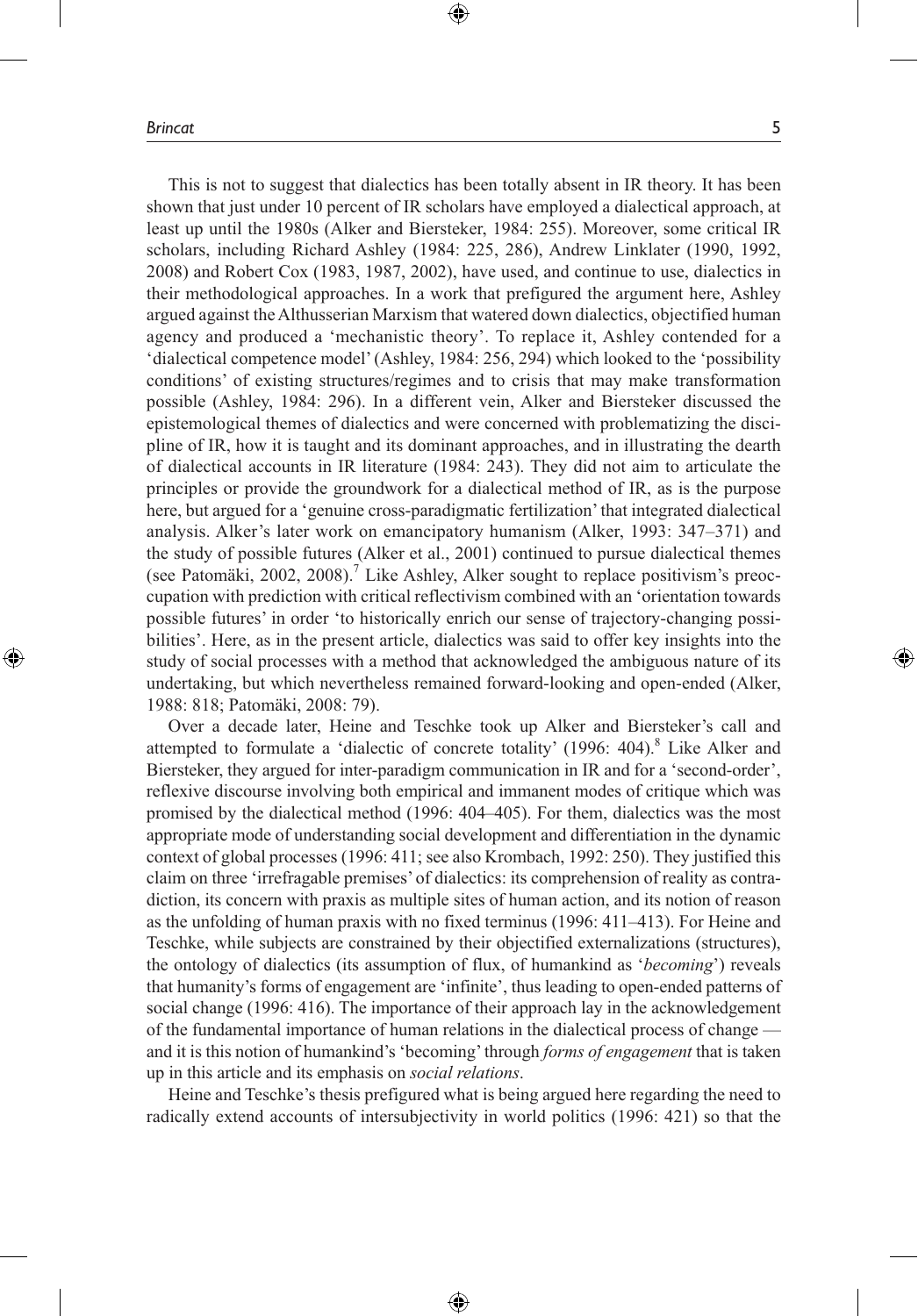subject of analysis is not an abstract, isolated individual – or sum-total of individuals – but 'a definite individual in his real relation to other individual and groups' (1996: n. 66, citing Horkheimer, 1972: 210–212). Yet, despite the importance attached to intersubjectivity, Heine and Teschke did not expand upon this crucial aspect of their argument, instead proffering a dialectical account that focused on the centrality of labour and praxis rather than emphasizing the importance of social relations (1996: 417–419). As such, it is not so much what Heine and Teschke claim — which I hold to offer fundamental insights in establishing the groundwork for a dialectics of world politics — but in what they leave *under*-stated that is the issue, in particular, the social-relational (intersubjectivist) basis of dialectics in world politics. For example, in *The Myth of 1648* Teschke extended upon the *Millennium* debates and reaffirmed dialectics as both the appropriate meta-theory for IR and meta-narrative of world history (2003: 12). He argued that while there can be no general explanatory theory of history, this does not warrant an abdication to contingency or a retreat to *thick* narratives — history is not teleological but remains retrospectively intelligible, governed by the possible resolution/s of social conflicts (2003: 7, 273). Here, geopolitical pressures should not be reified to the 'international' sphere but should be linked to social property regimes that generate antagonisms between actors in world politics (2003: 13–32; see also 2002: 7–8, 13, 25, 36). Here, Teschke clearly acknowledges the importance of social relations within dialectical approaches, but again, like in the *Millennium* debate, he does not make this the focus of his discussion. The difference between Teschke and myself, therefore, is that he places emphasis on the social relations of property, while I seek to emphasize 'social relations' at a more general level. These are not mutually exclusive approaches however, they are methodologically *inseparable* parts of the same dialectical analysis of world politics.

⊕

## **Outcomes from the** *Millennium* **debates**

Before I go on to discuss the details of social-relational dialectics, it is necessary to discuss what emerged from the debates in *Millennium*. One criticism raised was the familiar Popperian charge that the 'open dialectic of concrete totality' advocated by Heine and Teschke — and by implication *any* form of dialectics — operated as a monistic theory, an alleged panacea for all questions (Albert and Lapid, 1997: 413). Such criticisms, however, overlooked the considerable emphasis Heine and Teschke placed on Marx's description of the world as the ever-changing 'ensemble of social relations' that worked against the possibility of any totalizing or static conception of IR that claimed 'transhistorical validity'. Heine and Teschke railed against the possibility of rendering universal social laws or 'once-and-for-all' definitions via the dialectical method (1996: 413–414). Moreover, their use of the word 'totality' did not refer to the aggregation of facts and was far removed from the postmodernist implication of a 'totalizing' discourse. What Heine and Teschke meant by the 'dialectic of concrete totality' was the epistemological possibility of the cognizability of the parts in relation to the social totality (1996: 416), which bears no resemblance to the domination inherent to Hegel's second movement in the *Logic* (see Adorno, 1973: xix–xx, 1–14). This is consistent with the history of the concept of dialectics, which has always supported a *plurality* of viewpoints, whether in Plato's *Dialogues* (see Plato, 1937: 221ff, *Sophist*) or the examination of the complex

⊕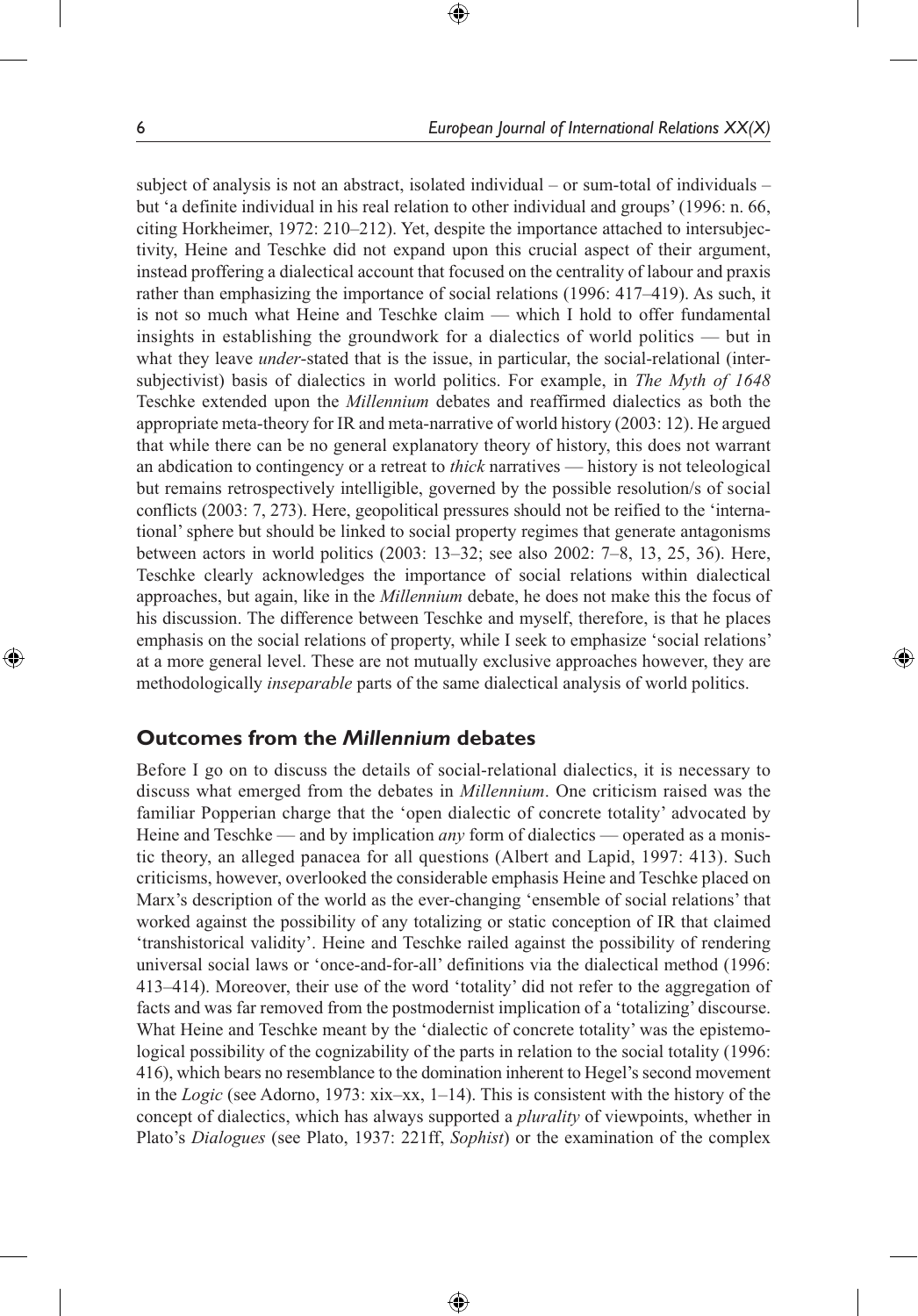⊕

social antagonisms in contemporary Critical International Relations Theory (Cox, 1981, 1983). The dialectical method does not claim to be a 'magic master key' for all questions, the aporia to 'truth', but makes radical methodological pluralism central (Trotsky, 1971: 52, 76). The exclusion of rival approaches would in itself be *un*dialectical, for dialectics is an orientation towards contextual analysis consistent with, rather than opposed to, other approaches (Sciabarra, 2002: 393). While the ontology of dialectics assumes a causal link between social contradiction and social change, it does not claim to be the only method to understand this movement; other economic, political, cultural and historical approaches must play considerable roles within dialectical analysis.

⊕

Another misapprehension of dialectics that arose from the *Millennium* debate was the claim made by Albert and Lapid that dialectics offered merely a 'processual' view of the contradictions in social life and our 'faulty' comprehension of them (1997: 406). 'Process philosophy', however, largely removes real subjects from analysis and replaces them with systemic factors/processes and is therefore essentially a return to mechanistic determinism rather than a dynamic examination of process. Such a view leads to a peculiar form of determinism, one which suggests rationality alone removes contradiction. This is why Schatzki's emphasis on understanding and intelligibility as the ordering medium in social existence in IR captures only half of the issue, for it leaves out the central principle of dialectics, *contradiction* (1996: 13). To paraphrase Marx, it is the intersubjectivist contestation between existing and alternate ways of being that are shared and challenged between *real*, *living beings* that is the essence of dialectics. It is *not* a process of mere logical thought (Marx and Engles, 1962: 403). While understanding and intelligibility may be central in the Wittgensteinian approach to social life, this does not mean shared understandings are non-contradictory merely because they are intelligible, nor that contradictions shall be overcome merely because they are understood.

This point becomes readily apparent if one makes a clear distinction between the dialectics of *real* opposition (i.e. oppositions in the social world) and *logical* contradiction (i.e. contradictions in the realm of ideas/thought) (Colletti, 1975; Setterfield, 1996). In logic, dialectics connotes a dialogue seeking truth and the exploration of logical contradictions in thought (i.e. Aristotle's *Rhetoric* and *Topics*) (see Arnhart, 1981: Ch. 2). Through dialogue, participants hope that disagreement will lead to greater approximations of 'truth' (Cox, 2001: 124). Yet dialectics does not apply just to conceptual development, but also to *real* social relationships (Marković, 1965: 79). At the level of history, dialectics allows for the exploration of alternate forms of development that arise through the contradictions between opposed social forces (Cox, 1981: 133–134). Society contains *real* dialectical oppositions, that is, relations of 'contrariety' between *real*, *living beings*. This stands in contradistinction to both Kant's idealist (1988: 54) and Hegel's objective-idealist (1969: 584) forms of dialectics, which were primarily concerned with logical contradiction and conceptual adequacy.<sup>9</sup> Hegel's objective-idealist dialectics was thoroughly criticized by Marx because Hegel had mistakenly asserted that the logical route from the abstract-simple to the concrete-complex in the process of thought was the actual process in reality (Hegel, 1967; 283ff; Marx, 1973: 101–102). Marx thus sought to stand Hegel 'on his head', substituting the real material world for the idea (1971: 29). This was a view echoed by Lenin who posited that the fundamental misfortune of the metaphysical materialism of Hegel was its inability to apply dialectics from the theory of

⊕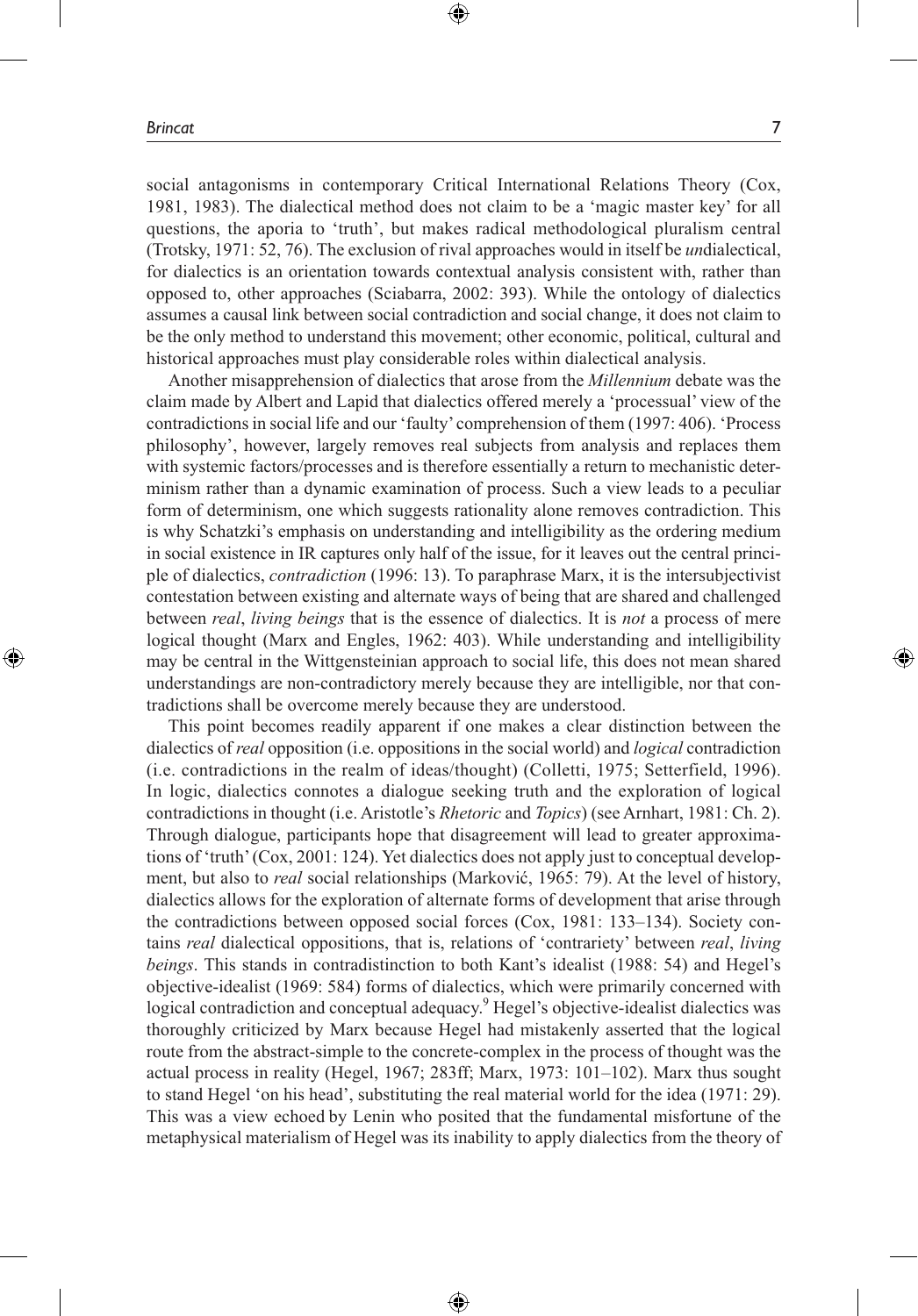reflection (*Bildertheorie*) to the process and development of knowledge (1961: 362). The overcoming of contradiction in this latter form (i.e. in logic) is only *one* aspect of dialectics and its method is not necessarily applicable to the study of world politics based as it is in *real*, human relations.

⊕

As real oppositions are in fact mutual antagonisms between social beings (and/or groups), sublation can take place in any number of ways. There can be no fixed formula to describe the complexity and contingency of this process, nor can there be any certainty of prediction let alone a teleology of progression. What there can be, however, is an understanding of this process through the study of the dialectical trajectories immanent to social tensions and the 'possible futures' contained therein (Alker et al., 2001; Patomäki, 2008). Unfortunately, some in IR like Krombach and Kratochwil have failed to adequately grasp this rather elementary distinction between 'conceptual contradictions' and 'real oppositions' (Krombach, 1997: 425ff), writing as if idealist (logical) dialectics were the *only* form of dialectics — 'Logic 101' as Kratochwil derides it (1997: 439–441). Yet an action/reaction, effect/counter-effect in a real social situation is not the same thing as the relation between logical categories of thought (Hegel's account of *being* and *nothingness* in the *Logic* for example). As stated by Ajdukiewicz, 'If the action or the effect is a force, then the reaction or counter-effect is also a force — it is not simply the non-being of that force' (1958: 79–80). As contradictions in the dialectic of social relations are not logical but *relational* contradictions, when studying world politics we must move decidedly away from idealist dialectics towards a dialectic of *real* oppositions ('relations of contrariety').

If one adopted solely Hegel's dialectical typology and confounded logical contradiction as synonymous with real contrariety, as does Kratochwil (1997: 439–441), then 'synthesis' would be held to inevitably follow our perception, recognition or understanding of social contradiction.<sup>10</sup> However, progressive *sublation* is not inevitable within *real* oppositions because social life does not just rely on logic. This is why we find so many *unreconciled* contradictions in social life and widespread acquiescence to these conditions. In social life, consciousness of contradiction is indeed a crucial step in the dialectical process of change, but without human agency it remains just that — the mere cognition of contradiction, not its sublation. As argued by Rosenthal, 'nobody can ever be "forced" to solve a problem' — indeed, 'civilizations have been wrecked by problems that they have not faced' (1971: 210). We can see even through the most superficial survey of contemporary human existence that we are capable of living with, even partially reconciling ourselves to, an incredible array of irrational and antagonistic ways of life. Imminent environmental collapse is a primary example of today's acceptance of irrational ways of life; exploitation and marginalization of our fellow human beings, the MADness of the bomb are others. These seem to confirm Adorno's retort that 'society is full of contradictions … rational and irrational in one' (Adorno et al., 1976: 106).

It is important to realize that some forms of social contradictions can obtain a temporary degree of stability through the tacit acceptance of the antagonism. But this should not lead us back to a reformulation of Bukharin's (1925) notion of dialectical *equilibrium* in which contradictions are said to permanently stabilize and fuse. Rather, in such circumstances it is not that *real* contradictions have ceased to be contradictions because they seem temporally stable, it is that they are either unrecognized as such, or are recognized

⊕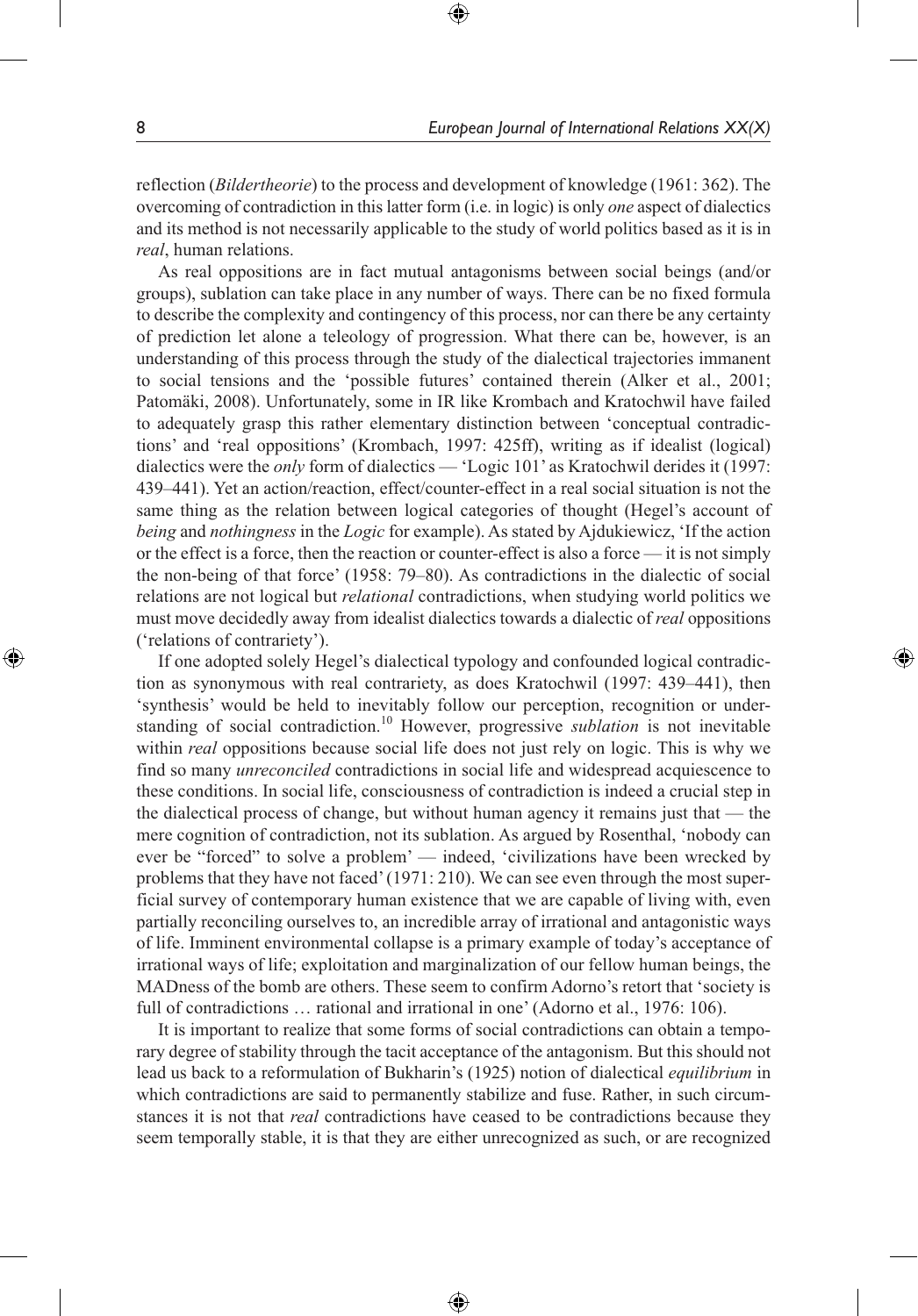⊕

but are not sublated. For example, in Marx's *Capital* (1971), economic laws that appear natural are seen to be nothing other than the objectification of human social relations that have become distorted in collective intersubjective understanding. Under such conditions and patterns of recognition, human beings no longer 'mutually' recognize each other except as formal rights-bearers and potential property-owners, resulting in extreme forms of social alienation (see McLellan, 1995: 78ff). Marx could be forgiven, therefore, in assuming that the proletariat would calculate its advantage, whatever degree of alienation, and seek to purposively alter these exploitative socio-economic conditions — and yet their self-emancipation has not been forthcoming (Veblen, 1961: 444). This was also the problem identified in Horkheimer's initial programme for Critical Theory. For Horkheimer, the proletariat had already developed a sense of injustice of capitalist relations and it was rationally assumed that this sense of injustice merely had to be systematically articulated by a critical and reflexive social theory (cited in Honneth, 2008: 68–69). Yet the recognition of the inherent tensions and crisis-prone nature of the capitalist economic system does not, of itself, create the social forces necessary to change it. In the face of crisis, even imminent environmental collapse, human beings may *choose* not to change; this is both our gift and our burden.

⊕

Ollman has questioned whether such 'distortions' and ongoing social contradictions are due, at least in part, to limitations inherent to humankind's sensuality and mental powers (Ollman, 1971: 234). Yet such an explanation seems unduly fatalistic, negating human potentiality in deference to unidentified limitations in our faculties. Instead, these idiosyncratic tendencies, often tragic and inexplicable though they are, reveal the limits of given social conditions and the possibilities conditioned within them. They are manifestations of our inability to yet grasp the complexities of our conditions, or what Frederick Jameson has referred to as the 'impossible totality of the world system'. As explained by Honneth, while an understanding of injustice *should* have in and of itself the rational force to convince subjects to create a social praxis of cooperation, it has not yet moved humanity to adopt greater forms of sociality. Such irrationality explains though does not forgive — the existence of social injustice and the absence of any widespread public reaction against it (Honneth, 2004: 345). Consequently, we must appreciate that in social life dialectics cannot be reduced to some mechanistic, inexorable force that drives all forward to a rational, progressive synthesis, or hold faith in the power of reason that with the mere recognition of contradiction humankind shall immediately bring forth purposive change.

Under this conception, what makes the critique of existing social conditions conclusive is not the empirical evidence itself, nor the appeal to ethicality that may accompany such a critique, but what the intersubjectively derived consent of the community — or most dominant section thereof — wish to qualify as being conclusive. Dialectical critique, as such, does nothing if it does not capture the minds of the community. This was recognized in the distinction made by Heine and Teschke between objective dialectics (dynamics of the social totality as it unfolds through social antagonism) and subjective dialectics (which comprehends the objective dialectic of appearance and essence) (1997: 418). It is only when contradictions are perceived as being contradictory, incompatible and antagonistic in their unreconciled form that the dialectical processes of change and *potential* sublation can begin to take place (McTaggart, 1922: 6). What this

♠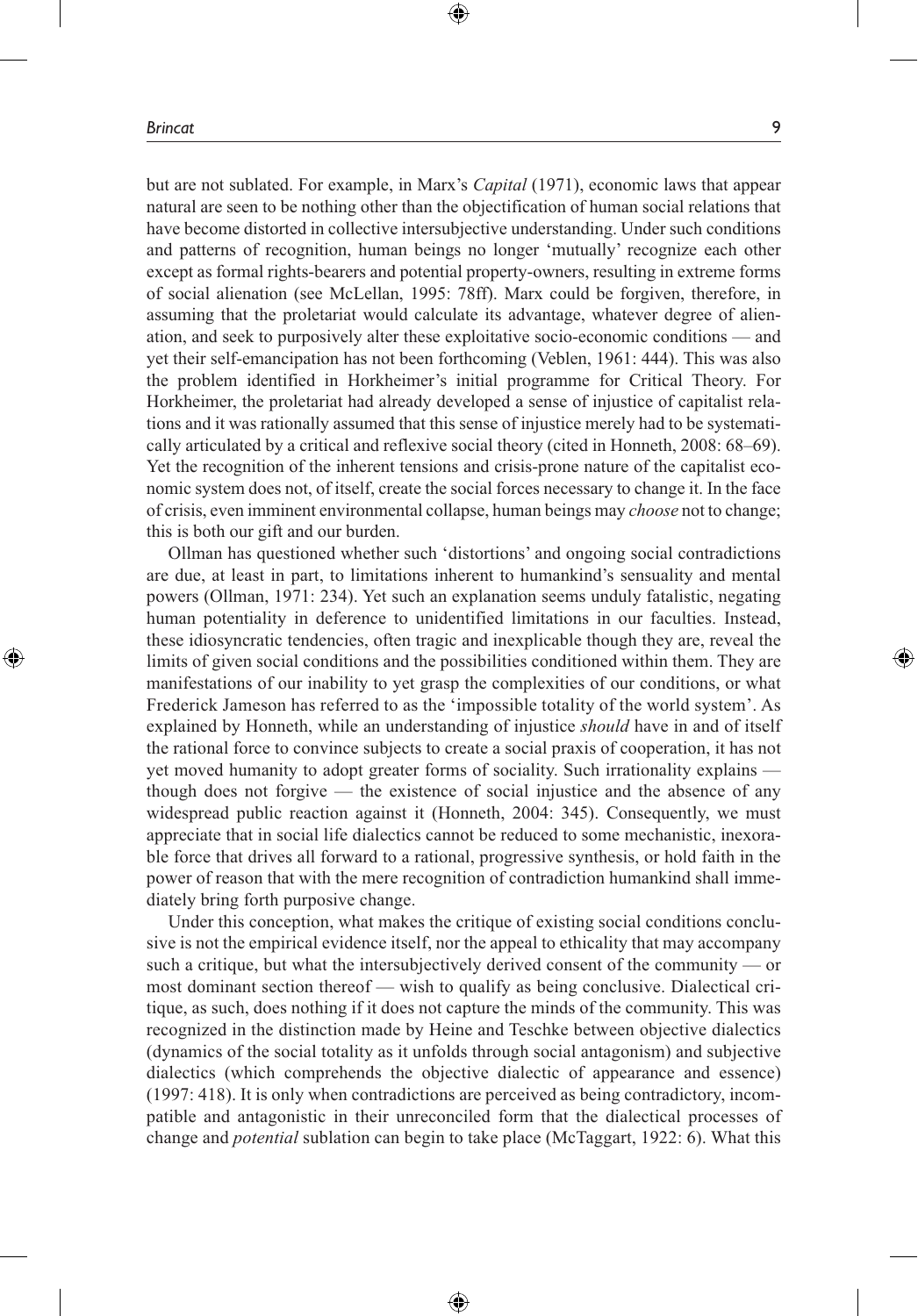suggests is that the exposition of contradiction through dialectical critique is nothing without mutual recognition of the contradiction, an intersubjectively shared desire to overcome the problem, and joint social action to change it. As such, we may still accept della Volpe's (1980) optimistic appraisal that dialectical contradiction *can* be a rational instrument for understanding real opposition, whilst recognizing that the movement to sublation is never guaranteed. Dialectics brooks no certainty of movement. The mediation of contending forces in *real opposition* is a *social* question, involving a complex nexus of agency and structure, power and intersubjectivity — it is up to *us*.

⊕

## **Determinist versus dialectical approaches to IR theory**

Having now recounted the broad themes of dialectics as debated in IR theory, I wish to highlight the distinction between determinist and dialectical approaches to world politics by contrasting neo-realism and Coxian Critical Theory (Leysens, 2008).<sup>11</sup> While the problems of neo-realism's positivist approach to IR have been well documented (Ashley, 1984; Cox, 1981), one of its limitations becomes particularly obvious through the dialectical prism, namely the ahistoricism of neo-realism's 'system reproduction thesis'. In neo-realism, the conditions of international anarchy are considered to be reproductive in the sense that uncertainty and fear — Herz's security dilemma — leads to ongoing tensions in the billiard-ball interactions between states, which reinforces existing patterns of uncertainty and leads to the self-perpetuation of these systemic features. From a dialectical point of view, this not only divests human beings of agency but it reifies particular, historical conditions not only as determinative of human possibility, but as perpetual fetters and immutable obstacles, on the human condition. Neo-realism proclaims to be thoroughly materialist and yet is completely ahistorical; it denies any potential for humankind's self-creation, being as we are determined automatons structured by the systemic features of international anarchy (Anderson, 2007: 2). Here, neo-realism is seen clearly to privilege structure *over* agency (Linklater, 1996: 284). Yet at the same time, it cannot explain the genesis of the 'system' without first appealing to historical factors that existed before the system arose and, as this would be tantamount to looking for causal conditions outside the 'system' itself, reveals a fatal contradiction at the core of the neo-realist thesis. Attributing casual agency to human subjects would erode the ontological claim of systemic analysis itself, after all, systems must determine agency inexorably in order to qualify as being 'systemic'. Waltz does distinguish between unitlevel and system-level phenomena/explanation, yet primacy for system reproduction is deferred to the latter and divests any role of the former in it. That is, while Waltz recognizes that units have a capacity to influence the international system, in the main, he finds causality to flow in the opposite direction (Linklater, 2008: 48). Unfortunately, neo-realism seems not to have progressed beyond the unreflective form of consciousness that assumes the social world to be fixed and unalterable (Linklater, 1992: 11). Its claim to adequately capture 'reality' is therefore dubious at best.

Such positivist approaches to the study of the social world as exemplified in Waltzian neo-realism were criticized by Marx as the 'abstract materialism of natural science', a form of materialism that 'excludes history and its processes' (Marx, 1971: 352). This is why dialectical approaches are so confronting to positivist accounts because they reveal

⊕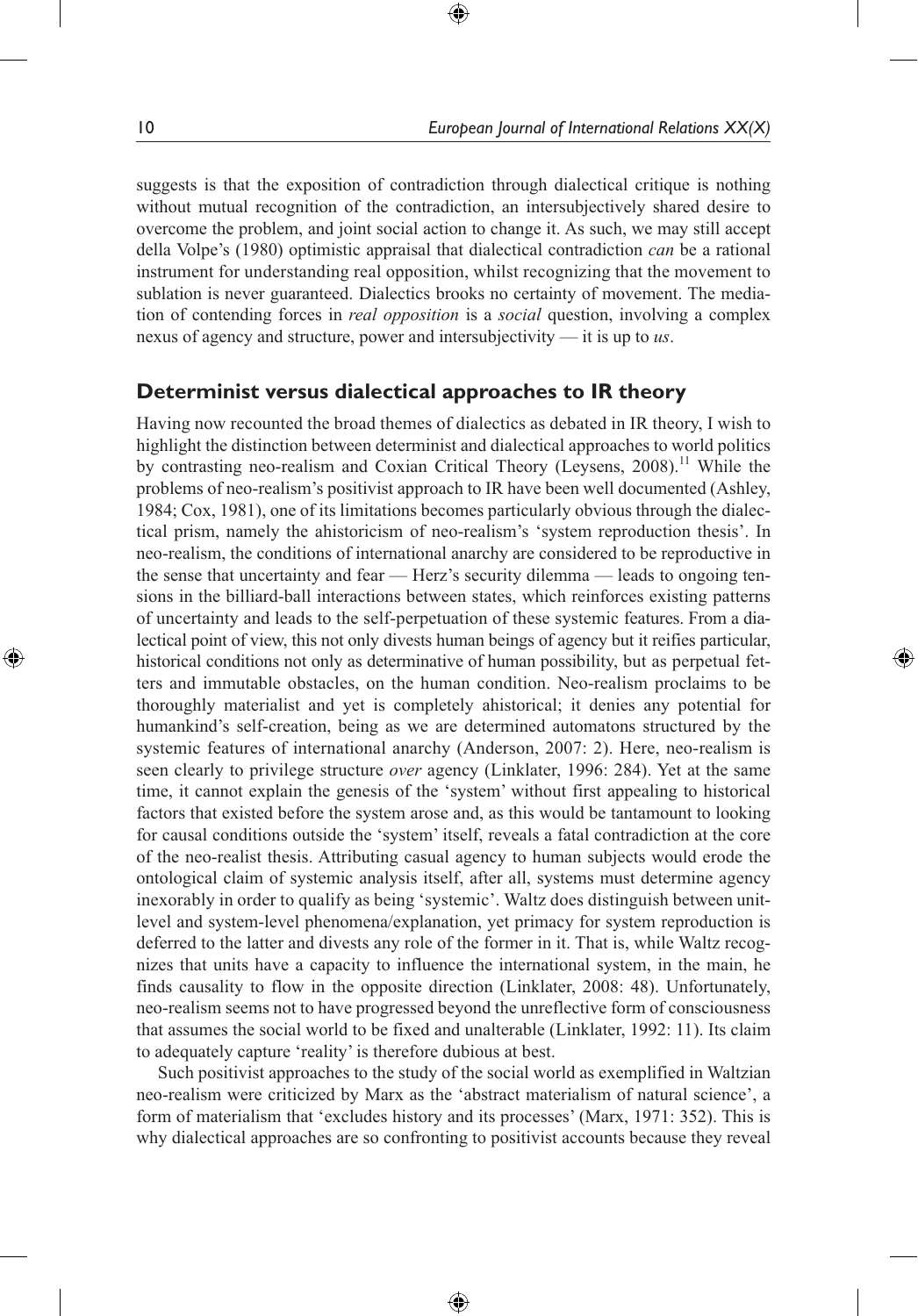positivism's inherent distortions — ahistorical analysis and structural determinism — that are posed as objective accounts of 'reality'. From the viewpoint of dialectics, the notion of systemic self-reproduction is seen to mystify the real nature of world politics for one cannot ascribe a *higher* reality to an alleged system than what its parts provide, otherwise we would witness the hypostatization of the whole bereft of its particulars re-rendered as a monolithic structure. A key methodological benefit of dialectics is that it avoids such 'artificial prioritization'; the isolation of parts from their 'social genesis' (as in empiricism), or, emptying the whole of its components and then abstracting them as a 'system' (as in Waltz's 'Third Image' analysis) (Heine and Teschke, 1996: 417). The agency–structure nexus is not recursive within dialectics so that structure determines agency and agency merely re-enacts structure. As stated by Teschke, this *is* a world of our making, but this making is neither the aggregate of voluntary and intentional actions, nor the outcome of desubjectified mechanisms of structural emergence (2003: 273). This echoes two of Marx's most famous adages, 'circumstances make men just as much as men make circumstances' (Marx and Engels: 1974: 57–59) and, from the *Eighteenth Brumaire*, that while we do make our own history, we do so not under conditions of our own choosing, but those transmitted from the past (1963). Change cannot be comprehended by the monocausal, systemic explanations given by neo-realism — and putting one's head in the proverbial sand and claiming that in world politics *nothing much* happens is, quite simply, not a scholarly answer. As argued by Suganami, to suggest that something happens automatically or of necessity, is not to explain it. What is required to make such a mechanistic process intelligible is to reveal the mechanism/s involved (Suganami, 2008: 335).

⊕

From a dialectical position, the various problems associated with neo-realism arise because it treats social phenomena as neutral objects governed by alleged universally valid laws — laws that are stable, permanent and cognizant only by experimentation and observation (Marcuse, 1960: 326). The object of study is observed completely *unmediated* from the social totality in which it is situated, with the result that the approach is blind to the object's relation to other objects, its own possibilities of internal development and its own history. In distinction, for a social theory that proceeds dialectically, no facet of social reality can be understood by the observer as final or complete in itself. For every stage of phenomenological development there is a corresponding historical stage (Dunayevska, 1989: 9). It is the ahistorical study of supposedly neutral objects, their abstraction from both their interrelations with the external world and their own internal potential for development, that leads the positivist method of neo-realism into error. The seeming intractability between dialectics and positivism is, in part, due to the fact that they have opposed conceptions of what constitutes 'concrete' and 'abstract' analysis. Within the dialectical framework, 'concrete' means that which is 'many-sided, adequately related, complexly mediated', whereas 'abstract' means that which is 'one-sided, inadequately related, relatively unmediated' (Kline, 1967: 431; see also Jay, 1996: 82). This turns the categories of the traditional scientific approach so on their heads that the positivist simply cannot conceive of it. For them, what is 'concrete' is that which has been abstracted from and unmediated by its complex connections with the whole. What dialectics helps the social scientist to appreciate is the mediation inherent to social interaction and development, whereby all phenomena are to be regarded as mediated

♠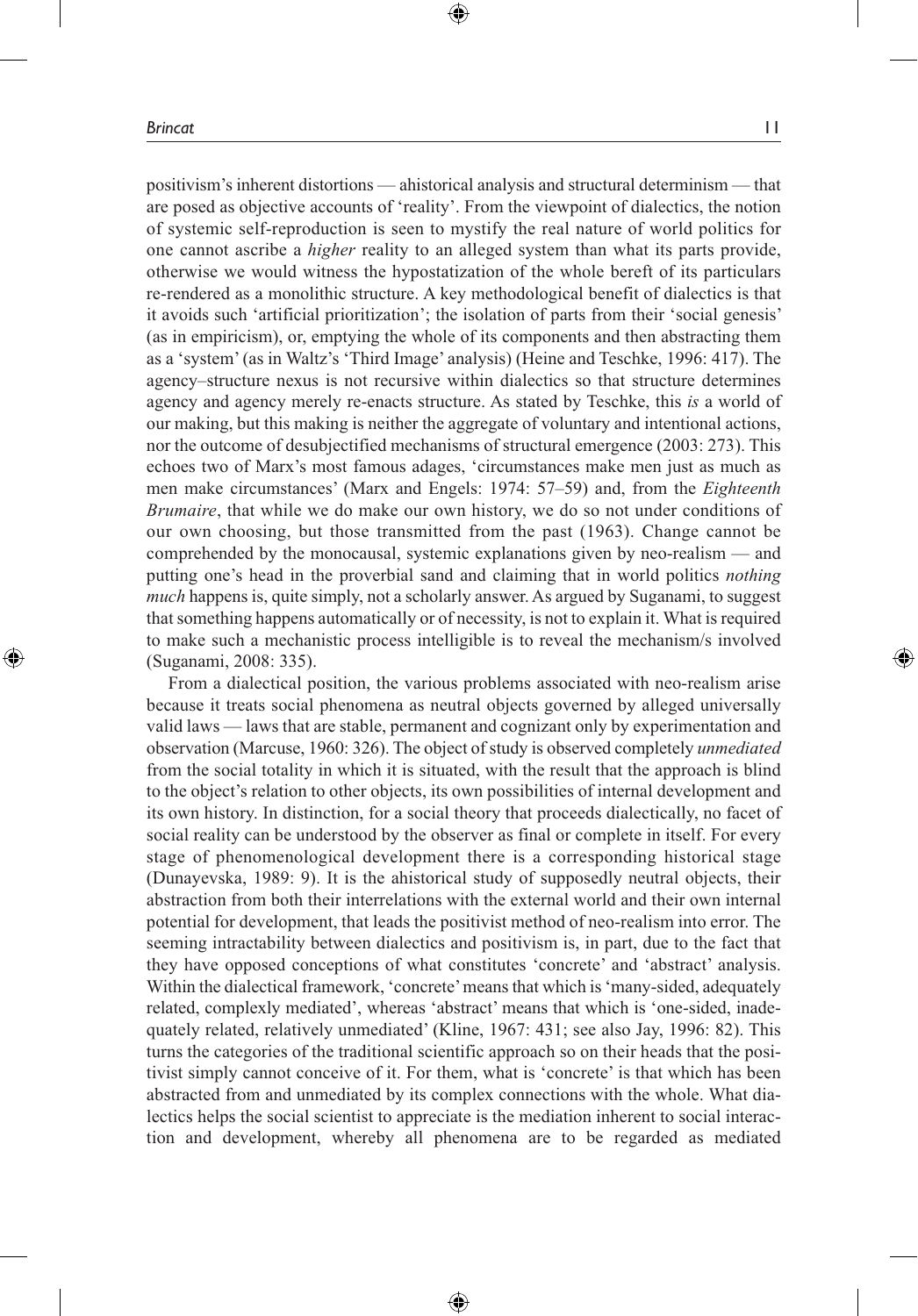(interrelated) through the social totality of which they form a part (Jay, 1996: 54). It is for this reason that the notion of *intersubjectivity* is of crucial importance in the dialectic of world politics because it is by analysing the points of mediation between individuals and groups process that we can identify areas of potential contradiction and development.

⊕

Even Mearsheimer, who typifies structural realism, is cognizant of the sophistication of Critical Theory's account of structure and agency that interact in a dialectical fashion, though he suggests its explanation of how change occurs is 'incomplete' — a charge that I believe a social-relational dialectic can overcome (1995: 40, nn. 142, 143). Within world politics, change can be located within the vast array of social relations themselves, something that the open-ended nature of dialectical analysis is well-equipped to explore by taking mechanistic causes and agential reasons, backgrounds and chance coincidences, and combining them as appropriate (Suganami, 2008: 340). This is the point where dialectical analysis meets historical narrative but moves beyond the latter by situating change within the horizon of possibilities present within existing social relations. Here, structure is no longer immune from agency, but neither is agency sheer volition. Possibility lies within the conditions given by humankind's history *and* its potential agency, a balance that the agency–structure duality cannot grasp. What is 'at stake' in this agency–structure debate are the conservative passiveness fostered by structural determinism and the active potential in humanity, the possibility of emancipation (see Dessler, 1989: 472–473; Suganami, 1999: 379). Neo-realism fixates only on 'presentness', which, from a dialectical point of view, is of the least relative importance to social studies as any moment is just *one* passing aspect of its entire trajectory. To only grasp the synchronic dimension is to mistake 'presentness' for history; temporary moments are meaningless in isolation, they must be regarded as *moments in process* (Marx, 1967: 329–333). By fixating on specific temporal moments, their *actual* existence, their manifold *relations* and their *process* of development are hidden from view, bracketed off from the 'proper' subject matter of theoretical analysis. Waltz's neo-realism has taken a snapshot of world politics set amidst the background of Cold War hostilities and has reified this moment as the recurring, systemic pattern of IR and, by this hypostatization, has rendered itself utterly incapable of understanding change.

Yet despite this self-evident limitation, neo-realism has no intention of inquiring into the social complexities of change, something which requires an epistemology that affirms the relation of subject–object in historical process, rather than wilfully ignoring it (Cox, 1992b: 135). Neo-realism, like structuralist sociology, is suited to account for forces that maintain the system's equilibrium rather than identifying the contradiction that may lead to the system's transformation (Cox, 1981: 127).<sup>12</sup> The problem is that such 'traditional theory' (Horkheimer, 1972), or what Cox would later describe as 'problem-solving' theory (Cox, 1981: 128–129), 'makes it difficult even to *think* about an alternative order' (Cox, 2002: xix). Social life is alienated from us, something that happens over us, beyond all human control. Neo-realism thus instils an ontos that precludes active utopian imagination (Brincat, 2009: 584ff), leading to what Ashley has called 'the impoverishment of political imagination' (1984: 296). In contradistinction, social-relational dialectics can help answer the question of change in world politics precisely because of its focus on the principles of interconnectivity and mediation within the social realm. Of analytic importance are the social relations within world politics and what their immanent tendencies

⊕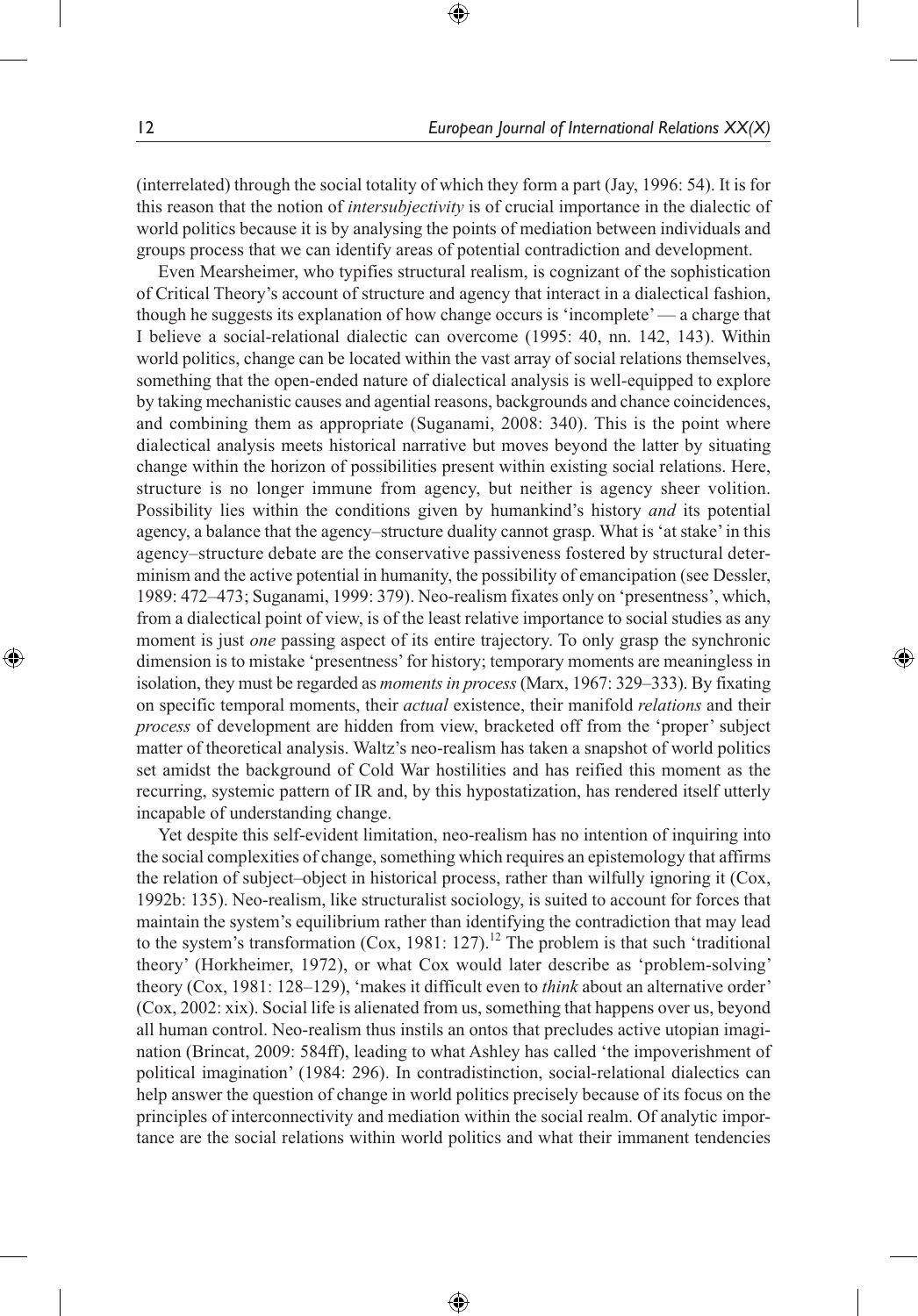portend for future developments. By thinking in abstract, the dialectician can descend to the most simple determinations and parts of social phenomena, and, from there, can begin to ascend to the concretized, or whole, social phenomena (Heine and Teschke, 1996: 412). It was Hegel who first contrasted the dialectical method with such approaches that viewed the world in distinct notions of fixity, employed deductive procedures and which stressed the independence of principles from others (i.e. physics) (Findlay, 1958; 60). Yet for Hegel, idealism and empiricism occur in relation and have to be taken together; neither idealism nor empiricism when taken alone is the truth, 'but only taken together and as qualifying each other' (Williams, quoted in Grier, 2007: 49). These '*two moments are not to be separated*' for it is one-sided to assert that there is 'nothing in the subject matter that was not imported into it' (i.e. subjective idealism), just as it is one-sided to 'suppose that the resulting determinations are merely extracted from it' (i.e. realism) (Williams, 2007: 50, quoting Hegel, 1969: 788). The sublation of both idealism and realism within dialectics has fundamentally important benefits for how we approach IR, for it combines them epistemologically, thus preventing the errors that result from their alleged duality and opposition as in neo-realism.

⊕

Systemic approaches are not derided by dialectics as useless abstractions with no analytic value. Rather, they are seen as being in need of augmentation by a higher level of analysis that looks to the social relations that are constitutive of them. The 'Illusion of the Epoch' in IR theory — to borrow Marx's famous dictum (Marx and Engels, 1974: 57) — is present by the name of the subject itself, *International* Relations. While our field is right to identify *relations* as the focus of its analysis, it abstracts from the real relations of people within global civil society in deference to states themselves. This results in the absurdity that IR 'confines itself to high-sounding dramas of princes and states', whilst neglecting the 'real relationships' themselves (Marx and Engels, 1974: 57). In distinction, dialectics builds onto the 'chain' of our understanding, increasing the multidimensionality of analysis so that more complex determinations are able to be observed in social relations, and hence the movement towards a fuller analysis than those proceeding it (see Likitkijsomboon, 1992: 407). The positivist epistemology of neo-realism that is fixated on systemic features alone cannot grasp the importance of sociality as a generative mechanism of change and is therefore inferior to the relational essentialism of the critical tradition (Alker, 1982: 83).

Without dialectics, the danger for IR theory is that it may devolve to a static form of methodological positivism, adopting allegedly 'neutral' attitudes to existing social relations, ultimately leading to a naturalist account of social change (Marcuse, 1960: 398ff). In juxtaposition to stasis and immutability, dialectics aims to understand things in all their movement, change and interconnection; the constant interplay of 'particular and universal, "moment" and totality' (Horkheimer, quoted in Jay, 1996: 54, 257). To borrow Sciabarra's expression, viewed dialectically, world politics is not an 'ineffable organism', but a 'complex nexus of interrelated institutions and processes, of volitionally conscious and acting individuals and their dynamic relations' (2002: 383). A dialectical method is successful precisely because its analysis necessitates a process of reflective judgement on relationships and interconnectedness, not just the abstraction of particular elements or moments (Ollman, 1971: 62ff). It views history as an 'active life-process', wherein humankind is collectively capable and responsible for social self-production,

⊕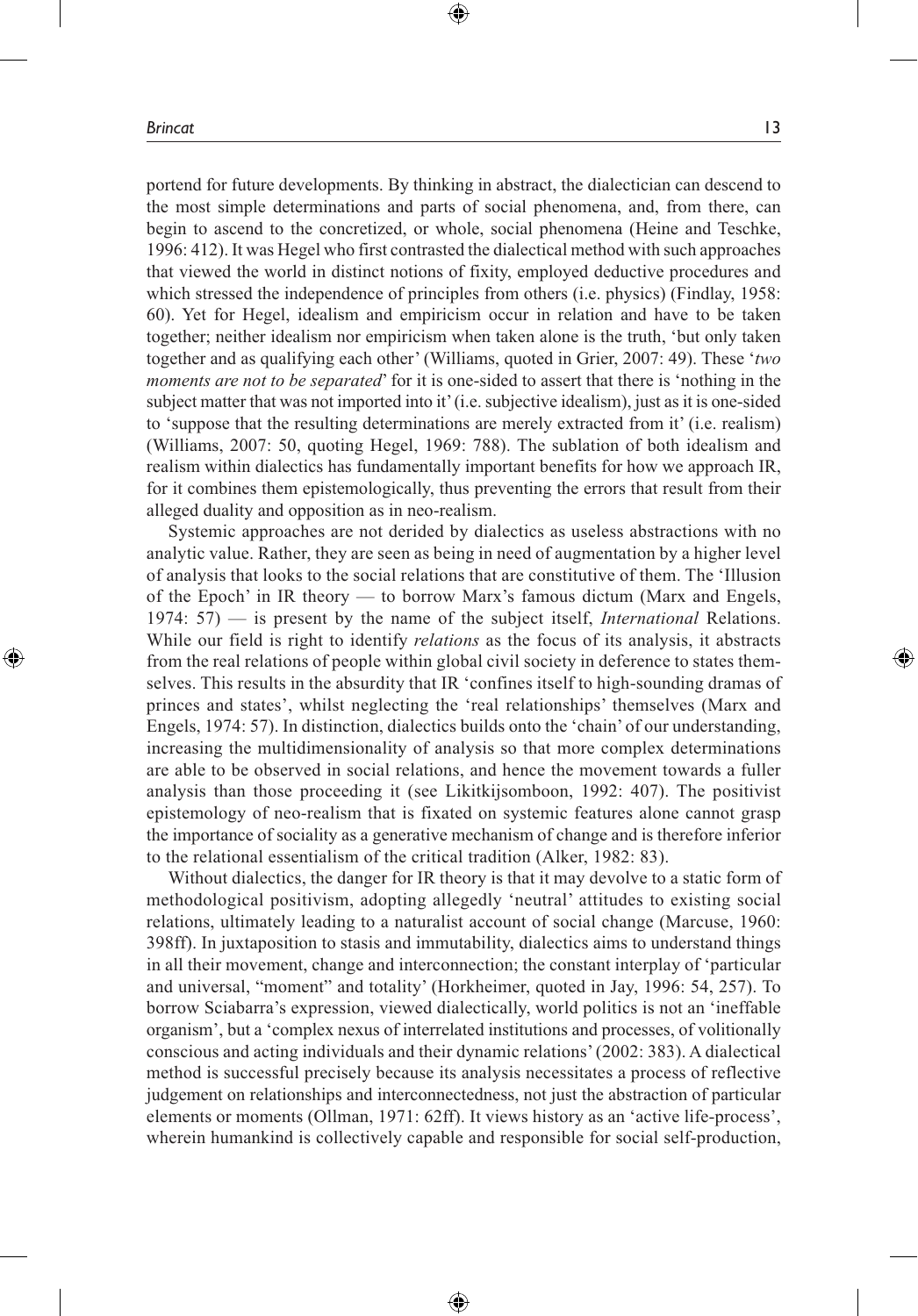and people are simultaneously the producers and products of open-ended processes of history made under historically specific circumstances (Rupert, quoted in Dunne et al., 2007: 149–153). Under this lens, social structures generate the possibility of certain actions, but are not in themselves determinative, and what dialectical analysis can help identify are the possibilities for progressive social change immanent within these specific social conditions.

⊕

The critical theory espoused by Robert W. Cox illustrates these key features of a dialectical analysis of world politics. Both Leysens and Neufeld have argued that so-called 'Coxian' Critical Theory is superior because of its inherent dialectical basis, its commitment to considering how a particular order came about, the analysis of social contradictions therein, and its reflection on the possibilities for transformation immanent within existing social forces (Leysens, 2008: 109; Neufeld, 1995: 58–60). Its juxtaposition to neo-realism could not be more pronounced, or more self-evident. Whereas neo-realism sees conflict in the world-system as a 'recurrent consequence of a continuing structure', Cox's dialectical approach sees in social contradiction the possible cause of structural change (1981: 134). That is, for Cox, historical phases are produced in processes of contradiction and he looks at the problem of world order taken as a reciprocally interrelated whole *with* an awareness of not reifying the world as a system (1981: 128; 1992b: 135, 139). In this way, the capacity of dialectics to acknowledge the 'historical malleability of structures' serves to differentiate it from structural*ism*, which posits fixed and immutable structures (Cox, 1992a: 176). It is this methodological feature that lies at the centre of the difference between 'problem-solving' and 'critical' theory; the former 'assimilates particular situation to general rules', whereas the latter 'seeks out the developmental potential within the particular' (Cox, 1996: 53). Following Vico, Cox contends that the interstate system should not be thought of as 'unchanging' but as a 'continuing creation of new forms' (1981: 132). Structures are not 'givens' but 'mades', they are 'made by collective human action and are transformable by collective human action' (Cox, 1987: 395). So, whereas for Mrs Thatcher and company '*there is no alternative*' (Cox, 1995: 22), for Cox, change is an ever-present possibility and 'can occur at all levels' (1987: 8). For this reason, Cox makes central the distinction between the 'realism' of Morgenthau and Waltz, which adopted a fixed historical view, and that of Carr who saw history as conditioned but as susceptible to change — a view that Cox favoured (1981: 131).

Cox highlights five premises contained in a critical dialectical approach: an awareness that theory and action are never 'free'; an awareness of the relativity of each theory; an intention towards understanding change over time; a framework that analyses thought patterns, material conditions and institutions that constitute the 'context' in which action takes place; and a framework that looks from inside conflicts/contradictions for the possibilities of social transformation (1981: 135). Such a method can help us understand *and* act upon particular historical conjunctures through an ontology that focuses attention on the key elements of social struggle in world politics (Cox, 2002: 78, 94). It looks at structures within their historical context as 'an interconnected series of historical hypotheses', namely, the interrelations between material capabilities, ideas and institutions, their origins, growth and potential demise of this array of social forces (1981: 139, 141). The point is to focus on the material conditions that circumscribe but do not determine — the potential for human activity, including production, states,

⊕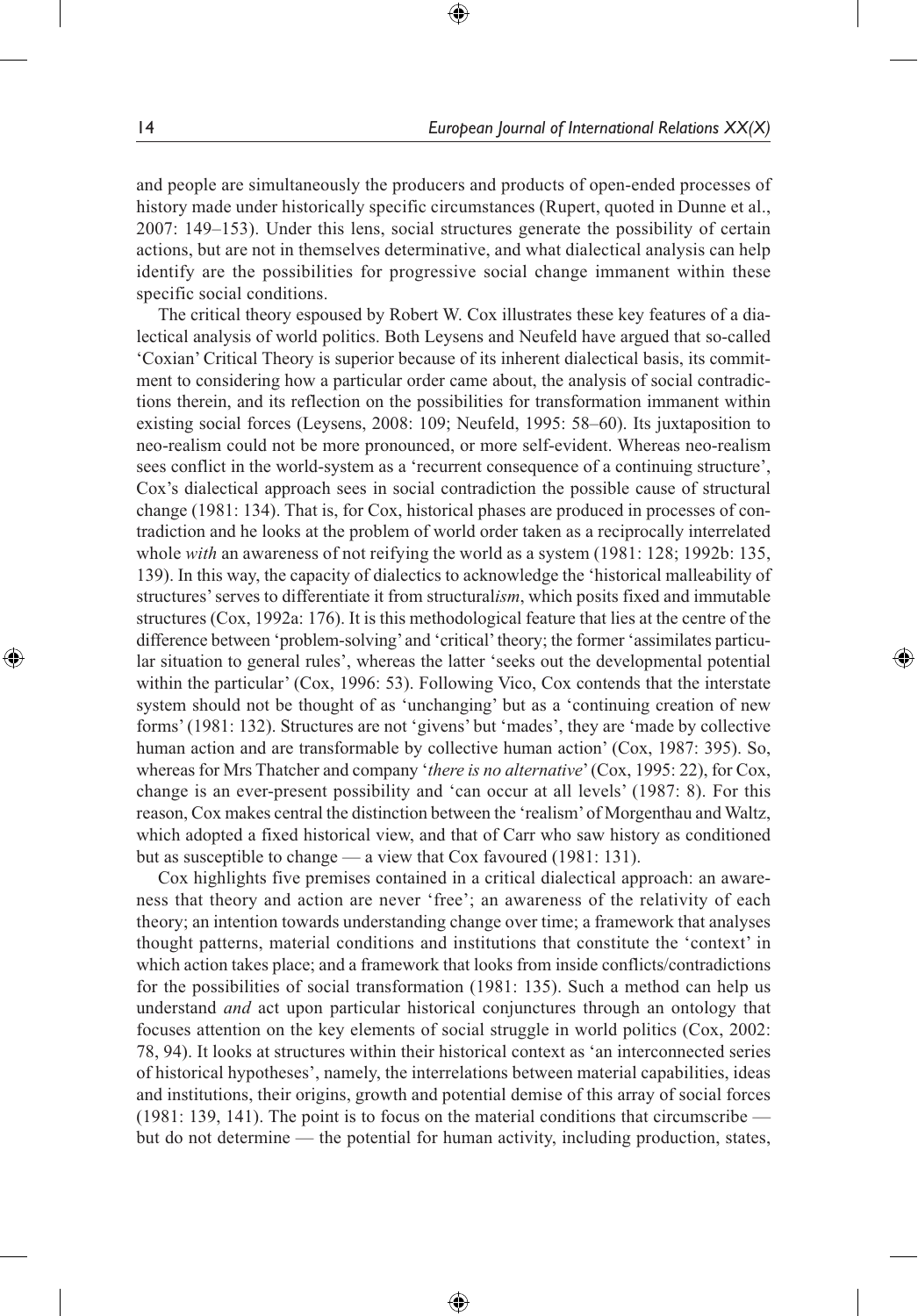⊕

the world order, ideas and institutions. This involves an awareness of the point at which material conditions act upon human consciousness (1995: 17–18), but avoids making one factor the explanatory 'originary ground' of all by basing analysis on the 'reciprocal relationships' among the basic forces shaping social, ethical, ideological and political practice (Cox, 1983: 168; 1996: 55).

⊕

In this way, dialectics raises the possibility of analysing what Cox calls 'counter-structures' immanent within existing world order (1981: 144). Cox describes these as 'tendencies' only — potentialities in the 'dialectic of opportunities' (1987: 258, 389) — for he is no believer in historical inevitability (1996: 533). He endorses Marx's dictum in the *Eighteenth Brumaire* as a necessary step in understanding those conditions 'transmitted from the past' in which action is possible (1981: 241). Here, the subjectivity of 'historical action' is situated within 'an objectified historical process' (Cox, 1981: 248). This, for him, represents the interface between creative collective energy and the objective limits of the possible (1995: 24). From this perspective it is imprudent to offer predictions regarding the future of world order but there does remain a certain 'utility' in dialectical analysis that lies in its ability to draw attention to factors that 'could incline an emerging world order in one direction or another' (1981: 149). Dialectics does not imply a 'sit back and watch' or 'we can do nothing' attitude because through it we can 'construct a partial knowledge' that may be helpful 'in channelling the direction of events towards a desired option' (Cox, 1992b: 139). The question for the dialectician, then, is to explore the forms these may take and channel them towards emancipatory ends, rather than present some Platonic ideal or blueprint utopia that is to be put in effect (Cox, 1991: 169). In social struggles, the precise outcome is never altogether predictable (Cox, 1991: 170), but nevertheless there *are* alternatives — alternatives that are conceivable as the problems of *our* moral and social choices (Cox, 2001: 123). Even so, intentionality alone is insufficient. Intentions do not change history or alter social structures, though they may regarded as the motivational force behind such movement. Rather, it is through human struggle and agency grounded in social relations that we 'make' our own history.

While dialectics holds the notions of *flux* or *becoming* to be the most expressive of actual *being* in the world, the fact that historical change can only be anticipated does not mean that dialectics is itself indeterminate, or that the complex web of social variables is retrospectively unknowable (Teschke, 2003: 7, 273). At the same time, however, just because dialectics affirms the ongoing process of change does not mean that it offers a 'progressivist' interpretation of IR, some automatic ascent towards global emancipation (Linklater, 2008: 37). There is a necessary contingency or openness inherent to the process of change, and how the 'conditioning' factors operate in dialectics is not in the same manner in which they are conceived in strict determinist or structuralist accounts (see Brincat, 2009). These operate far more contingently and their mutual influence is far from being determinative. Instead, these factors are involved in a process of 'unanticipated development' leading ultimately to further change at an unspecified, conditional future time (Ball, 1979: 791). What comes out at the end of a given historical process cannot be known in advance as it is an outcome of a concatenation of a wide range of happenings, some of which are what people think and act, some of which are a matter of contingency, and some of which are a result of the conditioning factors in operation.<sup>13</sup> It is because of this dynamic complexity that Horkheimer appropriately described the dialectic as being

⊕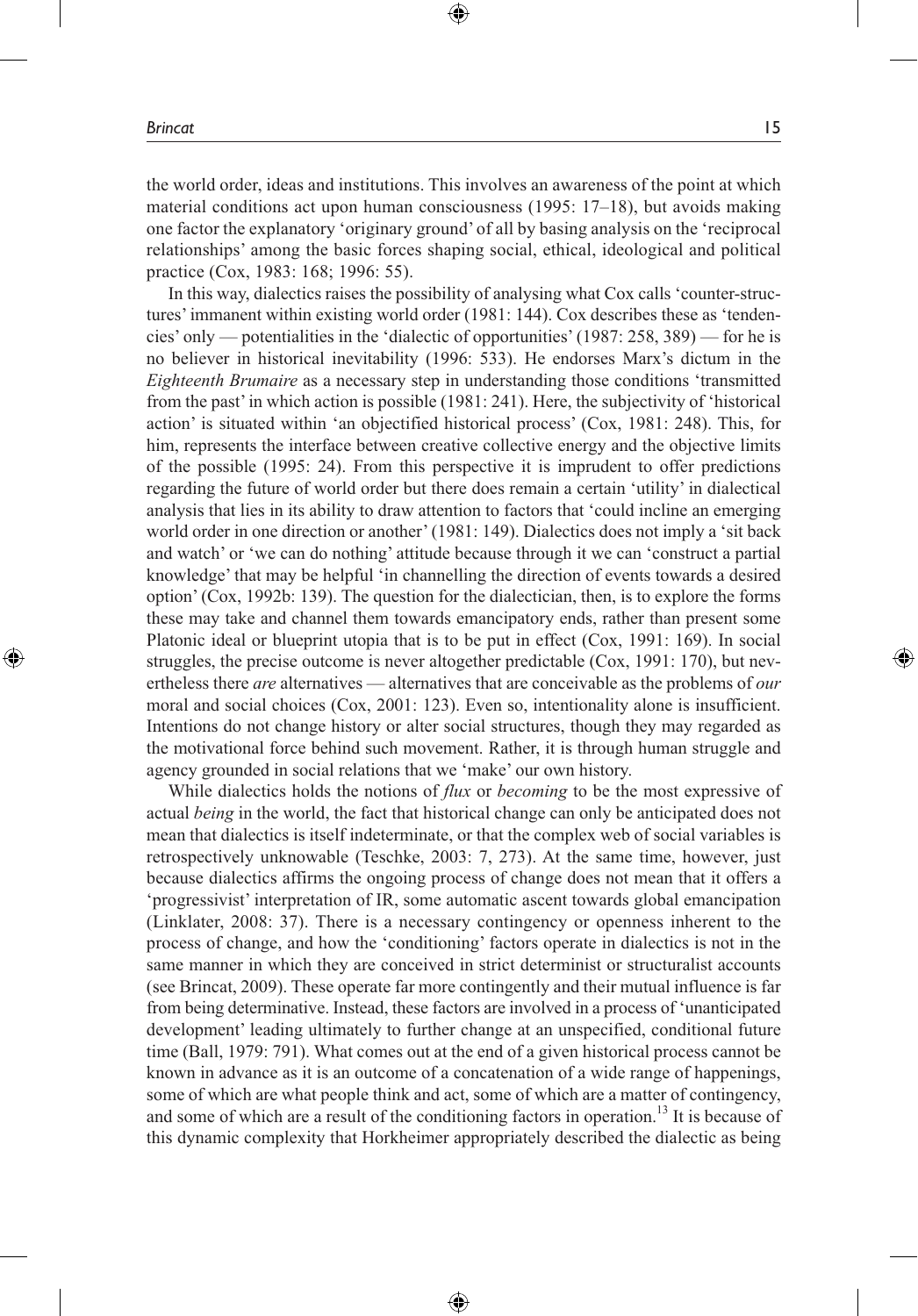'unconcluded' (*unabgeschlossene Dialektik*) (Horkheimer, quoted in Held, 1995: 182), or what I have termed elsewhere as being open-ended (Brincat, 2009a).

⊕

What this amounts to is a clear rejection of mechanistic teleology, inevitabilist narratives, notions of endless progression or determined regression, end stages of development, theories of stasis/immutability, and all manner of predictions and prognostications. At the same time, however, dialectics remains committed to a weak telos, a telos without determinacy. Here human agency and a possibilist narrative replace the closed structures of the inevitability thesis. Merely because human actions are intentional and goal-oriented, does not imply inevitability or teleology. We may desire and work towards certain ends, but it is not prefigured as a guaranteed outcome. Max Weber's observation that all social action is teleological in the sense of being goal-oriented may appear truistic and trivial, but for a dialectics that is firmly grounded in social relations the implications are far-reaching. What dialectics offers is a reformulation and a re-grounding of teleology as purposive human creation, a property of human subjectivity and agency that leaves development as something possible and open-ended, rather than inevitable or fixed.<sup>14</sup> Dialectics suggests that change in the social realm is reliant on human beings themselves to make — and another reference to the *Brumaire* would be here superfluous.

This open-endedness in dialectics overcomes the propensity of IR scholars — like Krombach — to insist on characterizing the dialectical method as mechanistically teleological, as holding to 'a self-consciously posited goal that awaits actualization' (1997: 421). There is simply no possibility for a teleological account of world politics that maintains an 'inevitability thesis' when the metaphysical mystifications of dialectics are removed and replaced instead with an emphasis on social relations and human action. That is, there can be no teleology within a properly conceived dialectical approach, for teleology assumes some force working above the actors themselves. Even in Hegel's objective-idealist dialectics there is no telos given to the dialectic, which remains, at all times, a process of change, *not the change itself*. The present is 'pregnant with the future' (Hegel, 1970: 259), but this does not mean it is *determined* or *inevitable*. Dialectics is, therefore, concerned with causal analysis, a clear example being Patomäki's (2002) notion of a causal complex that enables a dialectical view on causality. What dialectics offers is a fuller account of causal links and their interrelation through its method of abstraction and reintegration. As suggested by Suganami, accounts of 'causality' are by necessity not empirical, but theoretical, which means that there is no clear-cut, one-to-one, deterministic relationship between what is the cause and its effect.<sup>15</sup> It is about possibilities of actualization and the conditions of emergence, not prediction. Alker referred to this as 'historical conditioning' (1981: 69) in order to emphasize the possibilist narrative that is precluded in determinist, structuralist and systemic accounts.

Ultimately, the ontological assumption of a social-relational dialectic is that sublation is altogether contingent on human praxis. This combines a focus on intersubjectivity (social relations) within open-ended processes of social change. It rejects the teleological, inevitabilist account of progress, but retains the dialectical emphasis on the notion of *flux* by focusing on intersubjectivity as being generative of movement/change in social life. This alters the emphasis of dialectics from one of automatic progressiveness, to one that emphasizes the notion of perpetual unrest without any assumption of how such unrest (contradiction) is going to be mediated in social life. So, while for Hegel the spirit of

⊕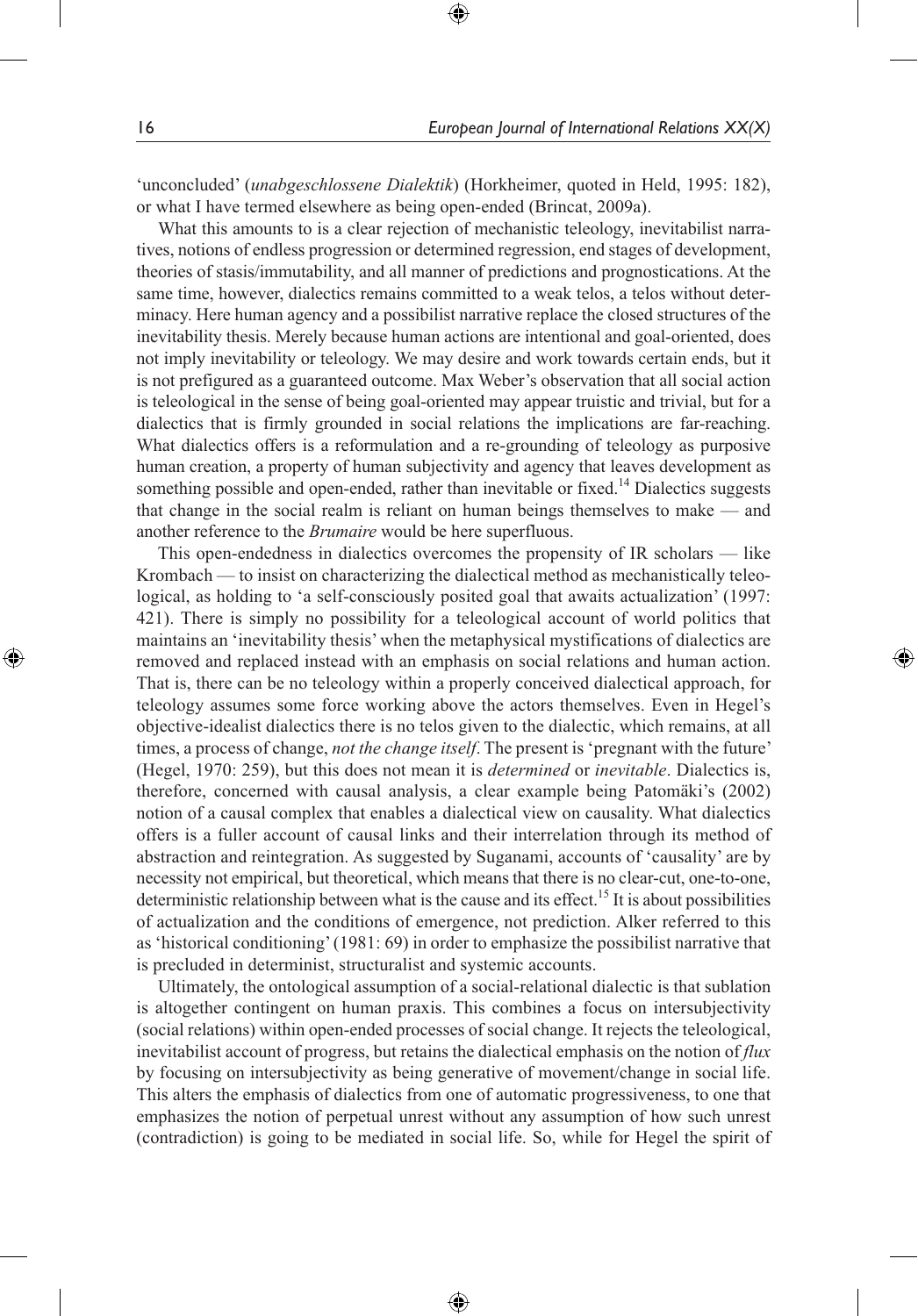humankind 'is never at rest, but carried along the stream of progress ever onward' (Hegel, 1964: 75), my dialectical view holds that it is the notion of 'perpetual unrest', rather than the assumption of 'progress', that we should hold on to as part of the dialectical ontology. This leaves as perpetually open the *possibility* of emancipation and makes central the fundamental role of human agency in the process of change, resistance and struggle towards it. Consequently, we must be mindful to guard against making a fetish of dialectics as if it were something *outside* and *beyond* human action<sup>16</sup> — alienating the process of change away from ourselves and our capacities, something that resulted in the alleged 'scientific objectivity' of dialectics exuded by the Diamat camp. Instead, the dialectical method should be viewed as 'a way of thinking' that brings into focus the full range of changes and interactions that occur in the world (see Ollman, 2003). Change does not come out of the ether, and by taking social relations as central in this process, dialectics can tighten our analysis of transformation in world politics.

⊕

## **So what is the question that social-relational dialectics is the answer to?**

What the preceeding discussion has intimated is that it is the question of *change* within the totality of world politics that a social-relational dialectic offers crucial insights into. As suggested at the beginning of this article, the unique contribution of social-relational dialectics is that it offers an alternate social ontology, one which centres on social relations as being generative of change, thus allowing IR to explore more adequately the dynamic processes at work within world politics. As many now openly acknowledge, 'ontology lies as the beginning of any enquiry' (Cox, quoted in Wight, 2006: 3) and contemporary IR theory must be addressed at the level of basic ontological assumptions because of the fundamental role these foundational assumptions have for the development and claims of theory (Walker, quoted in Wight, 2006: 3). Yet, ontology is a veritable battlefield in IR theory because different theories have opposing views about the categorical structures, referent objects and entities actually existing in 'reality' (Booth, 2007:  $184-185$ ).<sup>17</sup> The social ontology of social-relational dialectics is advocated here because it focuses on intersubjectivity, is reflexive and retains a possibilist narrative that is without a strong telos.

The question to which a social-relational dialectics refers could therefore be reformulated as: 'What is the appropriate social ontology for explaining change in world politics?' If we start with intersubjective relations, that is, if we take the self–other distinction as being formative through social relations rather than positing the self–other (external) relation as being foundational, then relations of intersubjectivity are revealed to be coconstitutive of the self and the other and not something that is only generated from them.18 For if the 'I', the self, were all that existed, it would have no referent for 'other' and therefore have no conception of itself as an 'I'. It is only in social relations, that is, relations with 'others' that the 'self' is constituted (as is the 'other'). Intersubjectivity, therefore, lies at the heart of the matter and is the formative essence of the self *with* the other. Hegel's double dialectic reveals how this relation is truly mutual, in that each is equally the originary ground of the other.<sup>19</sup> In this view, 'being' is thoroughly intersubjective and a social-relational dialectic can reframe the social ontology of IR by focusing

⊕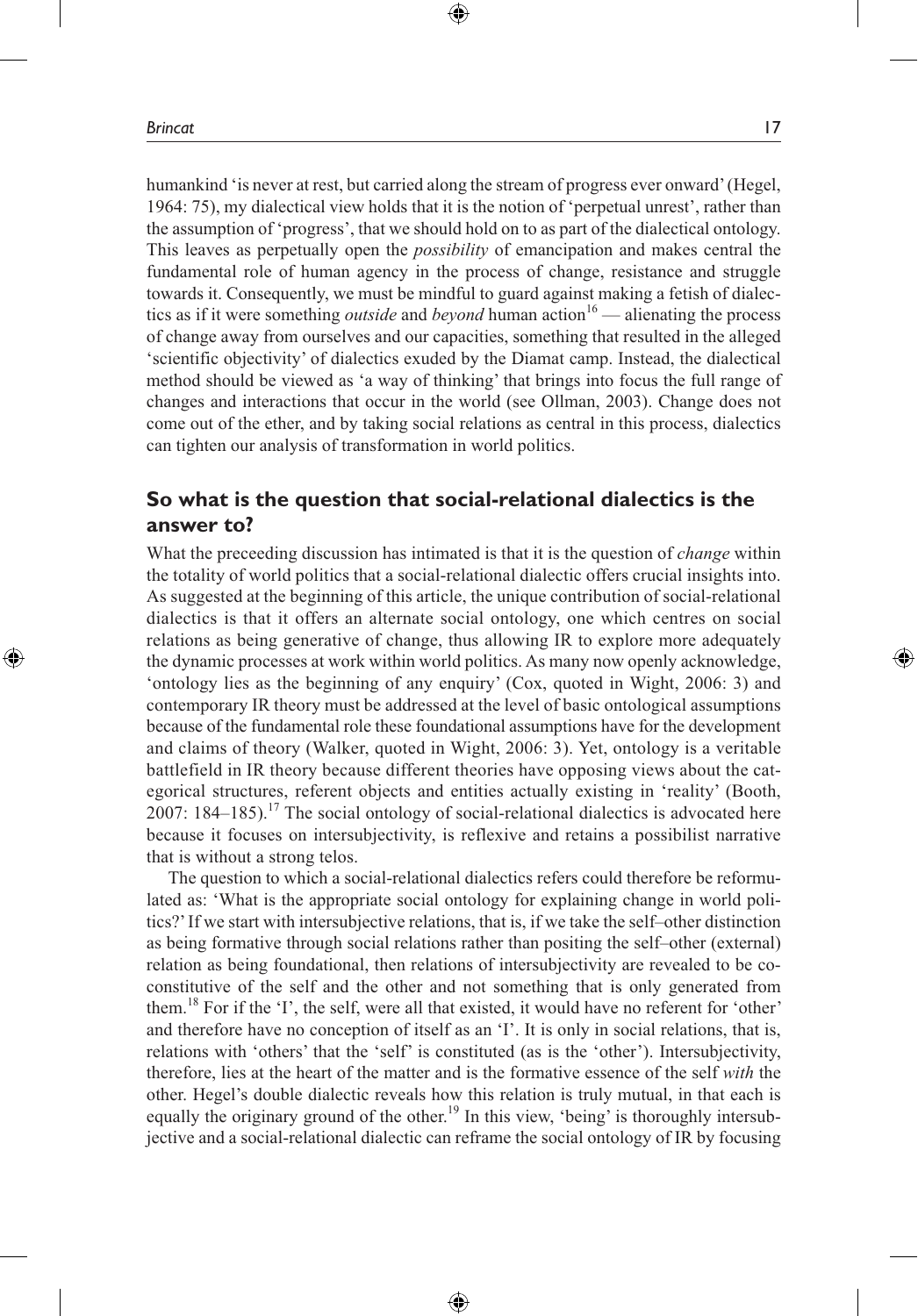on social relations without buying into a priori conceptions of self and other. This socialrelational dialectic is not unique as Bottomore, Ollman and others have previously shown how Marx's dialectics committed him to a specific ontological relational dialectic (Bottomore et al., 1985: 125; Ollman, 1971: 233). As explained by Ollman, in the ontology of dialectics the 'basic unit of reality is not a thing but a Relation' involving three key features: (1) viewing things as moments in their own development in, with and through other things; (2) that 'relations' form the basic scaffold for dialectical development; and (3) that to study problems we must look for relations between different entities *and*  between past, present and future (1971: 52, 71, 233). The task of the social-relational dialectician is to reconstruct these intricate relations — most of which are not directly observable — between phenomena, institutions and persons (Ollman, 1971: 65). However, this methodological pre-commitment means that each subject is dealt with from a variety of different perspectives or vantage points. The result is that dialectical studies often appear repetitious because its subject matter involves intimate relations viewed methodologically from multifaceted and interrelated perspectives. It is easy to see, therefore, why Gramsci lamented that the dialectical approach is 'something arduous and difficult' (quoted in Ollman, 1971: 433–436), but which, for the very same reason, holds great potential for the analysis of social life.

⊕

## **Concluding remarks**

◈

As posited by Cox, when choosing between approaches 'much depends upon one's idea of what theory is for' (1981: 244) and as this article forms part of a larger research project concerned with emancipatory change in world politics, it has sought to provide the groundwork of a method to help understand the complex phenomena of social movement within a possibilist narrative of freedom. This article has provided an outline of an open-ended, social-relational account of a dialectical method suitable for IR theory that does *not* rest on prescriptive, exhaustive and pre-given modes of social mediation (Williams, 2001: 564). It points to causal potentialities for historical change embedded in social inequalities in world politics and therefore provides reasons for a historical account of emancipation, that is, a history *with* political implications. It asserts that history is potentially progressive and that an overcoming of social contradictions through human actions is an ever-present possibility. However, my rendering of socialrelational dialectics in this article suggests only the groundwork of such an investigative procedure; the study of dominant social conditions and practices in IR, the examination of the immanent principles of development situated within intersubjectivity, and the possible fulfilment of the ideals and potentials for mutual recognition already pregnant in this world. Critical theorists of all persuasions, postmodernists in particular, should be interested in this conception of dialectics, shorn as it is of Hegel's problematic philosophy of history, because it can accommodate much of the postmodern concerns regarding plurality, difference and open-ended possibilities. Similarly, as the dialectical method here invites reflexivity whilst pursing emancipatory goals, it therefore guards against the danger of domination inherent to other efforts at emancipation (see Fay, 1977: 209). What is now required is an example of this form of dialectical analysis that can illuminate how intersubjective engagements are immanent to processes of change in world politics. I here contend that processes of recognition between human beings in world politics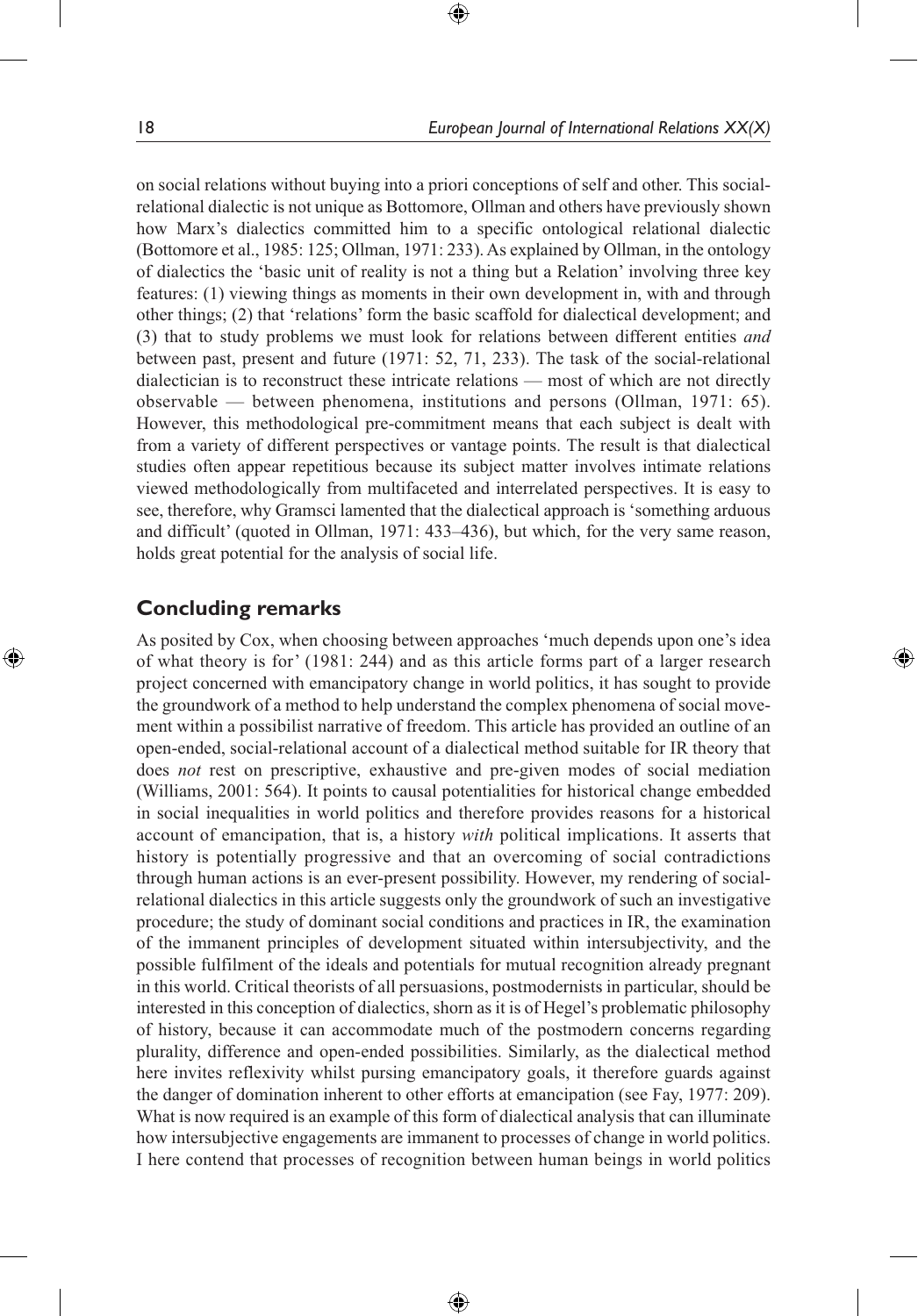and the recognition theoretic of Hegel and Honneth are suitable to explore both of these requirements (Hegel, 1977: sections 178–196; Honneth, 1995). This future research will offer the next stage in social-relational dialectical analysis and employ this method towards understanding the transformative potential of recognition in world politics.

⊕

#### **Acknowledgements**

I would like to thank Martin Weber for his invaluable supervision of this piece. I would also like to thank Hidemi Suganami, Andrew Linklater and Heikki Patomäki for their generous and helpful comments. Part of this research was made possible by the award of a University of Queensland Graduate School Research Travel Grant. This is a heavily revised version of a paper presented at the Third Biennial Oceanic Conference on International Studies (OCIS), see Brincat (2008: 1–26).

#### **Notes**

⊕

- 1. I use this term not as a normative concept but as a means to extend the scope of world politics to include the social relations of global community typically overlooked in approaches to IR that focus on systemic analysis or the behaviour of states alone. It should be clearly distinguished from ideas relating to the specific concept of 'global civil society' (see Chandler, 2009). I thank an anonymous reviewer for highlighting this problem.
- 2. Plekhanov was probably the first to use the term 'dialectical materialism' in 1891. It was the first generation of Marxists after Marx's death that used 'Diamat', a shorthand term that became current in the USSR (see Bottomore et al., 1985: 120–121).
- 3. I thank an anonymous reviewer for pointing this out.
- 4. Hegel's concept of *Aufhebung*, translated most adequately as 'sublation', is a term that means the dialectical movement that both surpasses *and* conserves (see Hegel, 1969: 106–108; also Williams, in Grier, 2007: 45).
- 5. Although Thalheimer (1927) has argued that there have been only four stages of development, I would argue there has been six; (i) the dialectics of nature (Heraclitus); (ii) dialectics as a form of dialogue/persuasive argumentation (Plato/Socrates); (iii) transcendental dialectics (Kant); (iv) objective-idealist dialectics (Hegel); (v) historical and dialectical materialism (Marx); and (vi) negative dialectics (Adorno).
- 6. There were also two books published by Alker that made dialectic central to IR theory but which did not receive the attention they deserved (Alker, 1982, 1996).
- 7. I thank Heikki Patomäki for drawing this to my attention (see Heikki Patomäki, 2002, 2008: 78).
- 8. While the details of this formulation are beyond this article to explore, Heine and Teschke's 'dialectic of concrete totality' possessed four 'dialectical dimensions'; the social or concrete totality, context of justification, historicity and praxis (1996: 404).
- 9. Another term for this could be 'struggle between opposites' (Colletti, 1975) or struggle between 'real conflicting forces' (Setterfield, 1996).
- 10. The distinction between social relations of contrariety and contradictions in logic is that there can be no '*subjective impotence* of reason' in logic for it cannot remain in a state of contradiction. Once recognized, contradiction in logic must be sublated, it cannot remain (see Croce, 1915: 'I: The Dialectic or Synthesis of Opposites').
- 11. Cox's work is not the only form of dialectical analysis in IR but has been selected to highlight the methodological benefits of dialectics over traditional approaches.
- 12. World-system theory has also been derided by Cox for its lack of an ability to explain change and structural transformation (see Cox, 1987: 270; 1992a: 176–177).

♠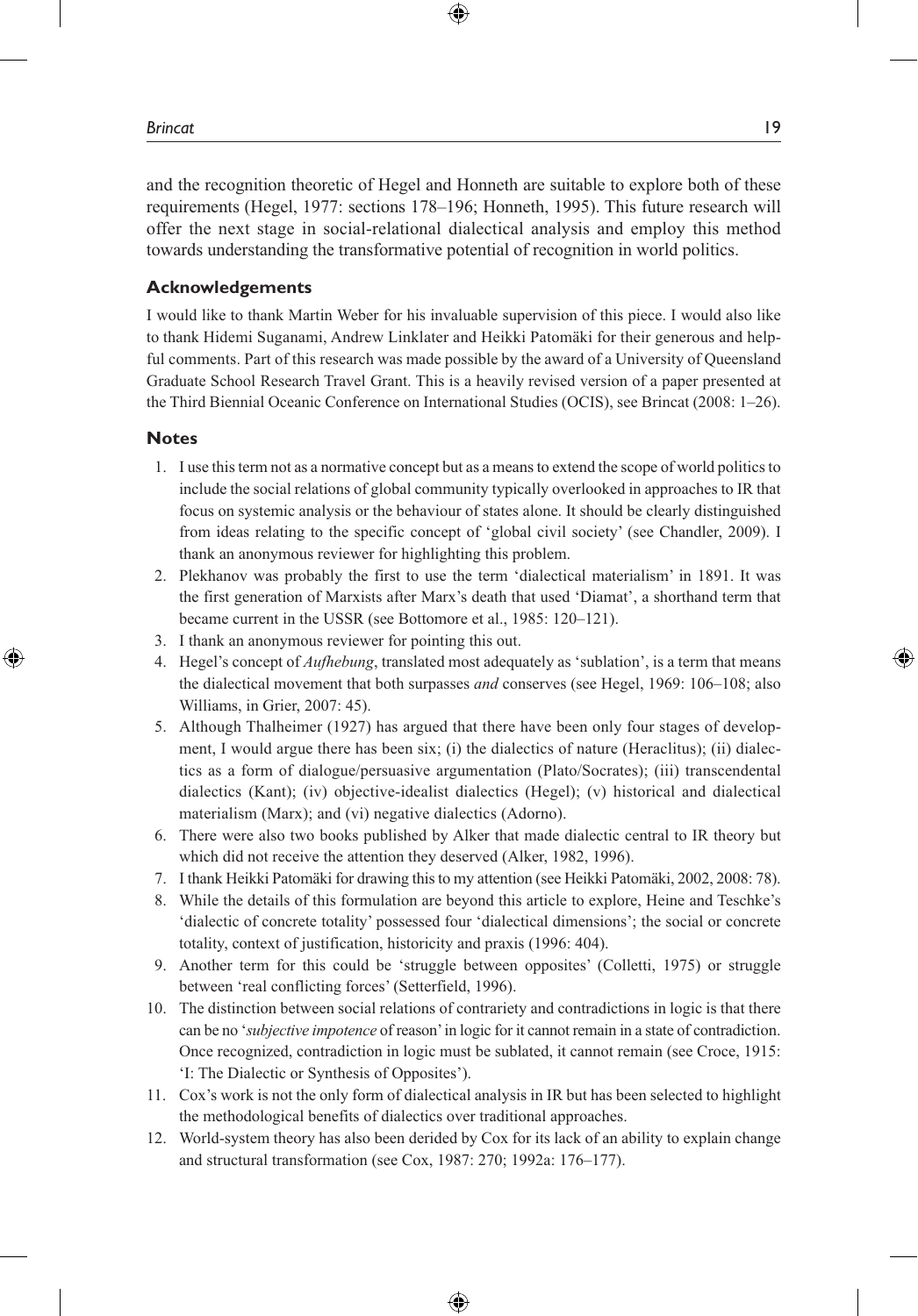- 13. I thank Hidemi Suganami for pointing this out (see Suganami, 1999).
- 14. I thank an anonymous reviewer for this discussion.
- 15. Causality involves any number of counterfactuals that cannot be empirically proven. Causal processes are not always deterministic, but are contingent on context, that is, causal potentialities manifest themselves only when the requisite conditions are met contingently; any outcome is an outcome of a complex set of conditions and similar outcomes are realizable in different ways. I thank Hidemi Suganami for this discussion (see Suganami, 1999, 2008).

⊕

- 16. Horkheimer warned against the danger of the 'fetishisation of dialectics' (see Horkheimer, quoted in Jay, 1996: 54, 79).
- 17. I thank Charlie Thame for a discussion on this point.
- 18. I thank Martin Weber for a discussion on this point.
- 19. The concept of the double dialectic is too vast for the confines of this article. For details on the double dialectic see Maker and Williams in Grier (2007) and Brincat (2009a).

#### **References**

⊕

Adorno TW (1973) *Negative Dialectics* (trans. Ashton E). New York: Continuum.

Adorno TW, Dahrendorf R, Habermas J et al. (eds) (1976) *The Positivist Dispute in German Sociology* (trans. Adey G and Frisby D). London: Heinemann.

Ajdukiewicz K (1958) *Abriss der Logik*. Berlin.

- Albert M and Lapid Y (1997) On dialectic and IR theory: Hazards of a proposed marriage. *Millennium: Journal of International Studies* 26(2).
- Alker HR (1981) Dialectical foundations of global disparities. *International Studies Quarterly*  $25(1)$ .
- Alker HR (ed.) (1982) *Dialectical Logics for the Political Sciences*. Amsterdam: Rodopi.
- Alker HR (1988) The dialectical logic of Thucydides' Melian Dialogue. *The American Political Science Review* 82(3).
- Alker HR (1993) The humanistic movement in international studies: Reflections on Machiavelli and Las Casas. *International Studies Quarterly* 36(3).
- Alker HR (1996) *Rediscoveries and Reformulations: Humanistic Methodologies for International Studies*. Cambridge: Cambridge University Press.
- Alker H and Biersteker T (1984) The dialectics of world order: Notes for a future archaeologist of international savoir faire. *International Studies Quarterly* 28(2).

Alker HR, Gurr TR and Rupesinghe K (eds) (2001) *Journeys Through Conflict: Narratives and Lessons*. Lanham MD: Rowman & Littlefield.

Althusser L (1969) *For Marx*. London: Allen lane.

Anderson K (2007) Dialectics today. Lecture presented at Wuhan University, China, 29 October, published by the Marxist-Humanist Committee. Available at: http://marxisthumanismtoday. org/print/node/25 (accessed on 28 September 2008).

Arnhart L (1981) *Aristotle's Political Reasoning*. Dekalb: Northern Illinois University Press.

- Ashley R (1984) The poverty of neorealism. *International Organisation* 38(2). Republished in Keohane RO (ed.) (1986) *Neorealism and its Critics*. New York: Columbia University Press.
- Ball RA (1979) The dialectical methods: Its application to social theory. *Social Forces* 57(3).
- Booth K (2007) *Theory of World Security*. Cambridge: Cambridge University Press.
- Bottomore T, Harris L, Kiernan VG et al. (eds) (1985) *A Dictionary of Marxist Thought*. Oxford: Blackwell.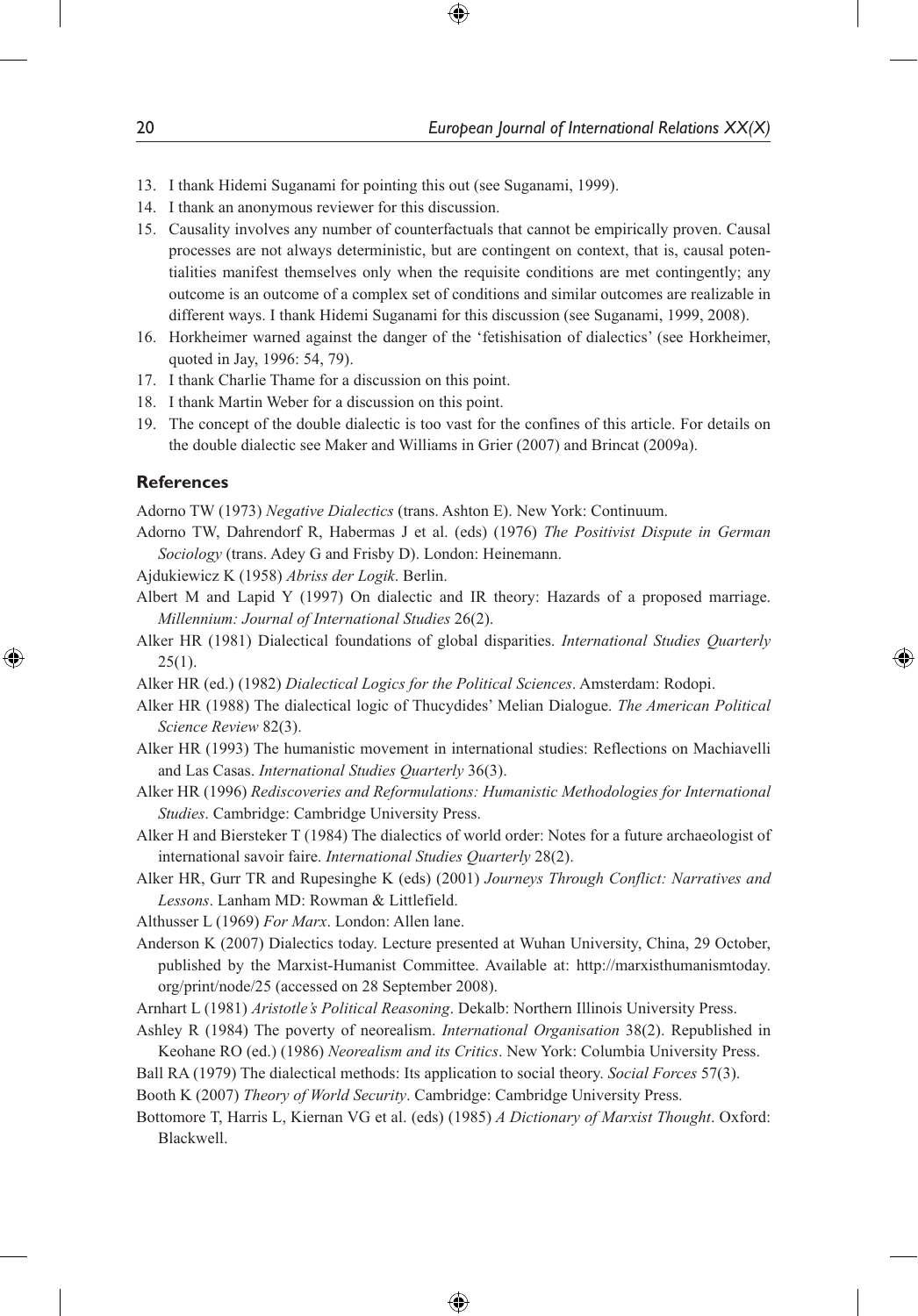Brincat S (2008) Towards a dialectic for world politics. Paper presented at the Oceanic Conference on International Studies, Brisbane, 2–4 July.

⊕

- Brincat S (2009a) Negativity and open-endedness in the dialectic of world politics. *Alternatives: Global, Local, Political* 34(4).
- Brincat S (2009b) Reclaiming the utopian imaginary in IR theory. *Review of International Studies* 35(3).
- Bukharin NI (1925) *Historical Materialism: A System of Sociology*. New York: International Publishers.
- Buzan B and Little R (2000) *International Systems in World History: Remaking the Study of International Relations*. Oxford: Oxford University Press.
- Chandler D (2009) The limits of post-territorial political community: From the cosmopolitan politics of global civil society to the biopolitics of the multitude. In: Chandler D and Bartelson J (eds) *The Future of Political Community*. London: Routledge.
- Colletti L (1975) Marxism and the dialectic. *New Left Review* (93).

Cox RW (1981) Social forces, states and world orders: Beyond international relations theory. *Millennium* 10(2): 126–155. Reprinted in Keohane RO (ed.) (1986) *Neorealism and its Critics*. New York: Columbia University Press, 204–254.

- Cox RW (1983) Gramsci, hegemony and international relations. *Millennium* 12(2).
- Cox RW (1987) *Production, Power, and World Order: Social Forces in the Making of History*. New York: Columbia Press.
- Cox RW (1991) 'Real socialism' in historical perspective. *The Socialist Register*.
- Cox RW (1992a) Multilateralism and world order. *Review of International Studies* 18.

Cox RW (1992b) Towards a post-hegemonic conceptualisation of world order: Reflections on the relevancy of Ibn Khaldun. In: Rosenau JN and Czempiel E-O (eds) *Governance without Government: Order and Change in World Politics*. Cambridge: Cambridge University Press.

- Cox RW (1995) Civilisations: Encounters and transformations. *Studies in Political Economy* 47.
- Cox RW (1996) *Approaches to World Order*. Cambridge: Cambridge University Press.
- Cox RW (2001) Civilisations and the twenty-first century: Some theoretical considerations. *International Relations of the Asia-Pacific* 1.
- Cox RW (with Schechter MG) (2002) *The Political Economy of a Plural World: Critical Reflection on Power, Morals and Civilisation*. New York: Routledge.
- Croce B (1915) *What is Living and What is Dead of the Philosophy of Hegel*. New York: Russell & Russell.

della Volpe G (1980) *Logic as a Positive Science*. New York: Verso Books.

Dessler D (1989) What's at stake in the agent–structure debate? *International Organisation* 43(3).

Dunayevska R (1989) *Philosophy and Revolution: From Hegel to Sartre and From Marx to Mao*. New York: Columbia University Press.

Dunne T, Kurki M and Smith S (eds) (2007) *International Relations Theories: Discipline and Diversity*. Oxford: Oxford University Press.

Fay B (1977) How people change themselves. In: Ball T (ed.) *Political Theory and Praxis*. Minneapolis: University of Minnesota Press.

Findlay JN (1958) *Hegel: A Re-Examination*. London: George Allen & Unwin.

Freud S (1933) The psychogenesis of a case of homosexuality in a woman. In: Freud S, *Collected Papers*, Volume II. London.

⊕

Fukuyama F (1989) The end of history. *The National Interest*.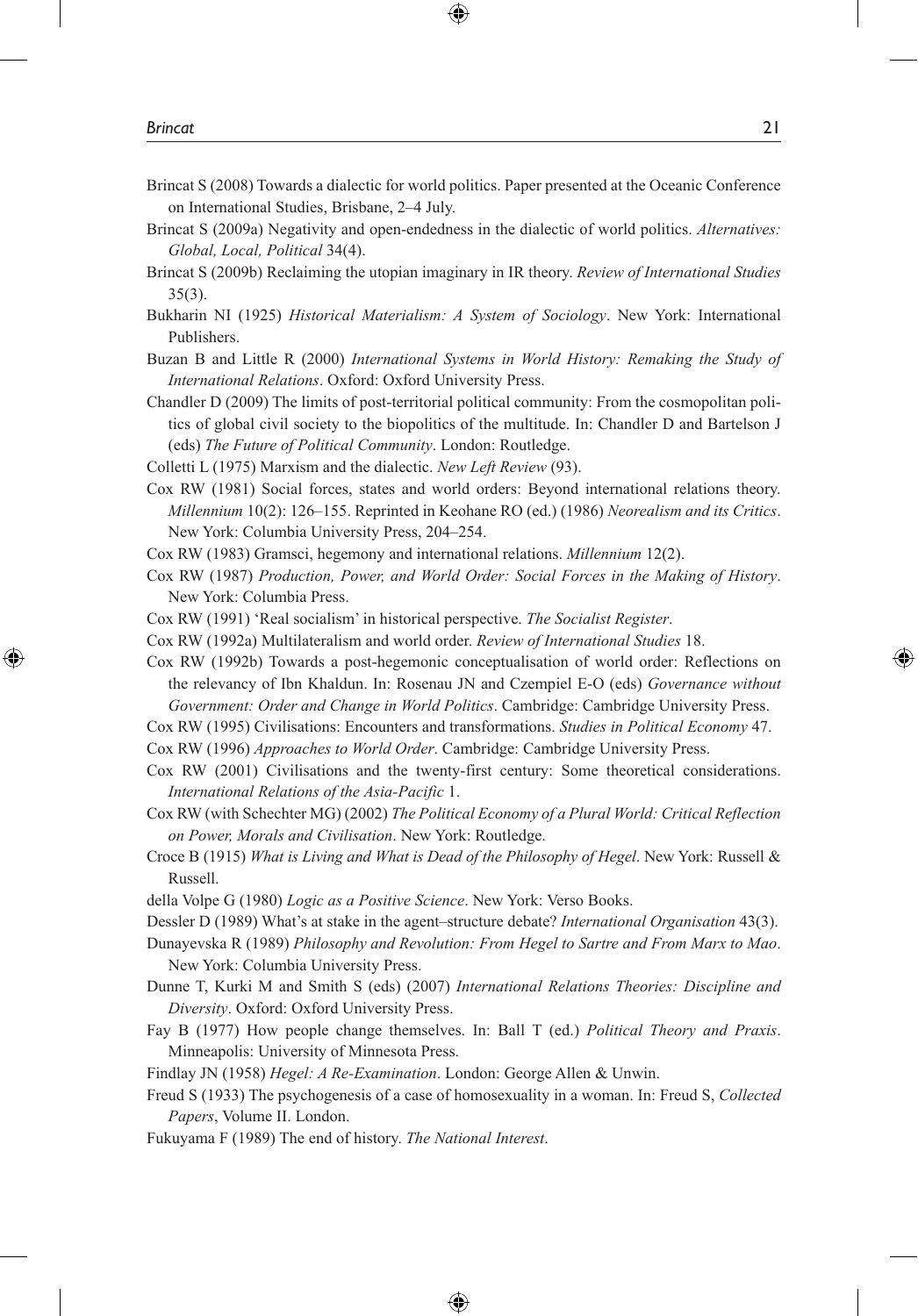Grier PT (ed.) (2007) *Identity and Difference: Studies in Hegel's Logic, Philosophy of Spirit, and Politics*. New York: State University of New York Press.

⊕

Hegel GWF (1964) *Phenomenology of Mind* (trans. Baille JB). London: George Allen & Unwin.

Hegel GWF (1967) *System der Sittlichkeit* (ed. Larson G). Hamburg: Meiner.

- Hegel GWF (1969) *Science of Logic* (trans. Miller AV). London: Allen & Unwin.
- Hegel GWF (1970) *Hegel's Philosophy of Nature*, *Part Two of the Encyclopaedia of the Philosophical Sciences* (trans. Miller AV). Oxford: Oxford University Press.
- Hegel GWF (1977) *Phenomenology of Spirit* (trans. Miller AV). Oxford: Oxford University Press.
- Hegel GWF (n.d.) *Phenomenology of Mind Part One of the Encyclopaedia of the Philosophical Sciences* (abridged). Available at: http://www.class.uidaho.edu/mickelsen/ToC/Hegel%20-%20 Philosophy%20of%20Mind.htm (accessed on 6 October 2008).
- Heine C and Teschke B (1996) Sleeping beauty and the dialectical awakening: On the potential of dialectic for international relations. *Millennium: Journal of International Studies* 25(2).
- Heine C and Teschke B (1997) On dialectic and international relations: A reply to our critics. *Millennium: Journal of International Studies* 26(2).
- Held D (1995) *Introduction to Critical Theory: Horkheimer to Habermas*. Cambridge: Polity Press.
- Hobden S and Hobson J (ed.) (2002) *Historical Sociology of International Relations*. Cambridge: Cambridge University Press.
- Honneth A (1995) *The Struggle for Recognition: The Moral Grammar of Social Conflicts* (trans. Anderson J). Cambridge, MA: The MIT Press.
- Honneth A (2004) A social pathology of reason: On the intellectual legacy of critical theory. In: *The Cambridge Companion to Critical Theory*. Cambridge: Cambridge University Press.
- Honneth A (2008) The social dynamics of disrespect: On the location of critical theory today. In: *Disrespect* (trans. Ganahl J). Cambridge: Polity Press.
- Horkheimer M (1972) Traditional and critical theory. In: *Critical Theory: Selected Essays*. New York: Seabury Press.
- Jackson PT (2004) Hegel's house, or 'people are states too'. *Review of International Studies* 30(2). Jay M (1996) *The Dialectical Imagination*. Berkley: University of California Press.
- Kant I (1988) *Logic* (trans. Hartman RS and Schwarz W). New York: Dover Publications.
- Kaufmann W (1966) *Hegel: A Reinterpretation*. New York: Anchor Books.
- Kline G (1967) Some critical comments on Marx's philosophy. In: Lobkowicz N (ed.) *Marx and the Western World*. Notre Dame.
- Kratchowil F (1997) Awakening or somnambulation? *Millennium: Journal of International Studies* 26(2).
- Krombach H (1992) International relations as an academic discipline. *Millennium: Journal of International Studies* 21(2).
- Krombach H (1997) Dialectic as the philosophical science of socio-historical relations. *Millennium: Journal of International Studies* 26(2).
- Kurki M (2008) *Causation in International Relations: Reclaiming Causal Analysis*. Cambridge: Cambridge University Press.
- Lenin IV (1961) *Philosophical Notebooks, Collected Works*, Volume 38. Moscow: Progress Publishers.
- Leysens A (2008) *The Critical Theory of Robert W. Cox: Fugitive or Guru?* New York: Palgrave Macmillan.

⊕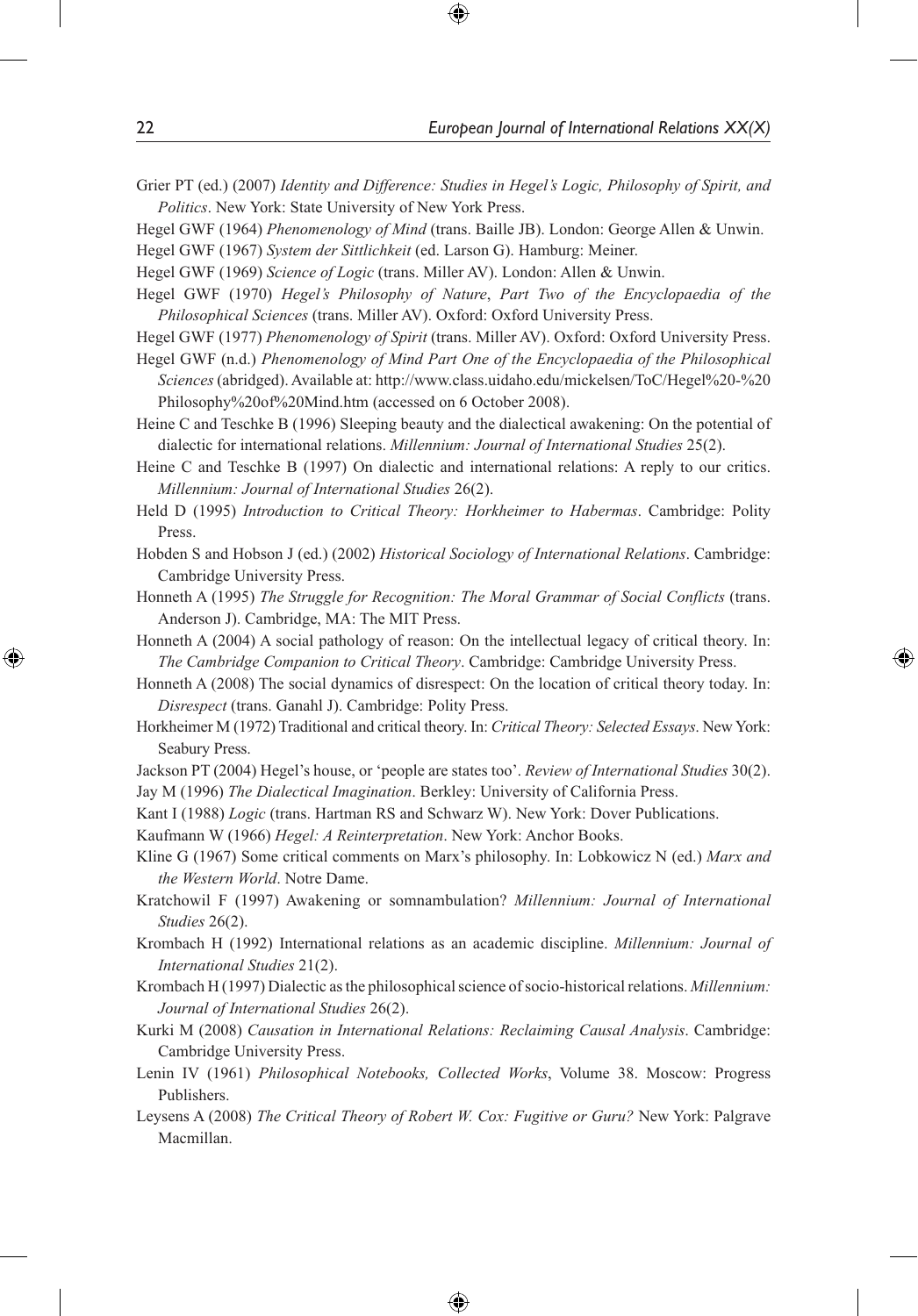Likitkijsomboon P (1992) The Hegelian dialectic and Marx's *Capital*. *Cambridge Journal of Economics* 16.

⊕

- Linklater A (1990) *Beyond Realism and Marxism: Critical Theory and International Relations*. London: Macmillan.
- Linklater A (1992) *Men and Citizens in the Theory of International Relations*. London: MacMillan Press.
- Linklater A (1996) The achievements of critical theory. In: Smith S, Booth K and Zalewski M (eds) *International Theory: Positivism and Beyond*. Cambridge: Cambridge University Press.
- Linklater A (2008) *Critical Theory and World Politics: Citizenship, Sovereignty and Humanity*, Special Indian Edition. Delhi: Manohar.
- McLellan D (1995) *The Thought of Karl Marx*. London: Macmillan.
- McTaggart J (with McTaggart E) (1922) *Studies in the Hegelian Dialectic*. Cambridge: Cambridge University Press.
- Marcuse H (1960) *Reason and Revolution*. Boston: Beacon Press.
- Marković M (1965) Humanism and dialectic. In: Fromm E (ed.) *Socialist Humanism: An International Symposium*. New York: Doubleday & Company Inc.
- Marx K (1963) The eighteenth brumaire of Louis Bonaparte. In: Tucker RC (ed.) *The Marx– Engels Reader*. New York: Norton.
- Marx K (1968) Kritik der Hegelschen dialektik und philosophie überhaupt. In: Marx K and Engels F (eds) *Werke: Ergänzungsband*, Volume I. Berlin: Dietz Verlag.
- Marx K (1971) *Capital*, Volume I (trans. Moore S and Aveling E, ed. Engels F). Moscow: Progress Publishers.
- Marx K (1973) *Grundrisse, Foundations of the Critique of Political Economy, Rough Draft 1857–1858* (trans. Nicolaus M). Harmondsworth: Penguin.
- Marx K and Engels F (1962) *Karl Marx and Frederick Engels Selected Works*, Volume II, Fifth Impression. Moscow: Foreign Languages Publishing House.
- Marx K and Engels F (1967) *Writings of the Young Marx on Philosophy and Society* (ed. and trans. Easton LD and Guddat KH). New York: Garden City.
- Marx K and Engels F (1974) *The German Ideology* (ed. Arthur CJ). New York: International Publishers.
- Mayo HB (1960) *Introduction to Marxist Theory*. New York: Oxford university Press.
- Mearsheimer J (1995) The false promise of international institutions. *International Security* 19(3).
- Mueller GE (1958) The Hegel legend of 'thesis–antithesis–synthesis'. *Journal of the History of Ideas* 19(3).
- Neufeld M (1995) *The Restructuring of International Relations Theory*. Cambridge: Cambridge University Press.
- Ollman B (1971) *Alienation: Marx's Conception of Man in Capitalist Society*. Cambridge: Cambridge University Press.
- Ollman B (2003) *Dance of the Dialectic: Steps in Marx's Method*. Chicago: University of Illinois Press.

Patomäki H (2002) *After International Relations, Critical Realism and the (Re)construction of World Politics*. London: Routledge.

- Patomäki H (2008) Tributes to Hayward R. Alker: Learning from Alker: The fifth lesson. *International Political Sociology* 2(1).
- Plato (1937) *The Dialogues of Plato*, Volume II (trans. Jowett B). New York: Random House.

⊕